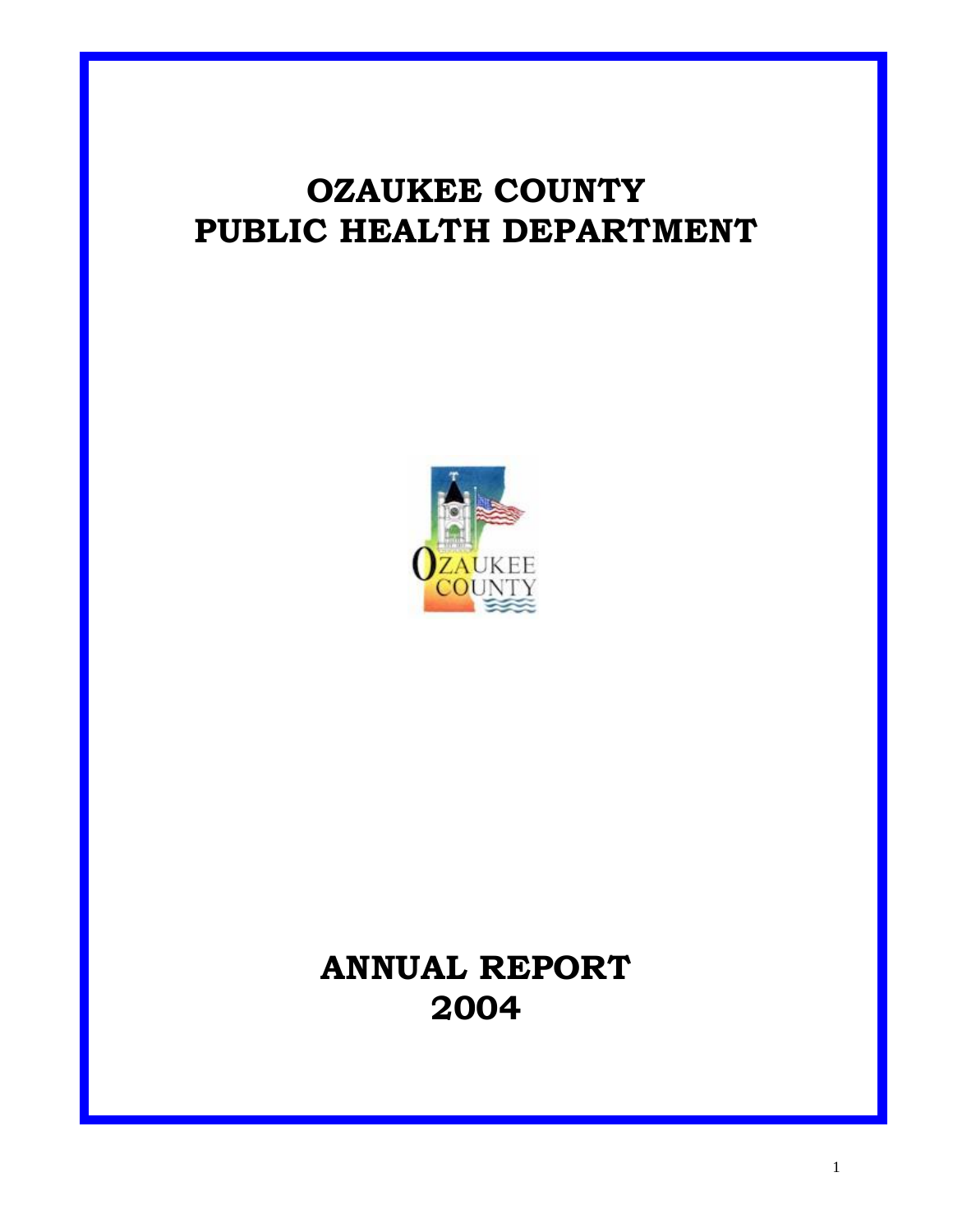#### **2004 FULL ANNUAL REPORT** OZAUKEE COUNTY PUBLIC HEALTH DEPARTMENT January 1 thru December 31 **TO THE HONORABLE BOARD OF SUPERVISORS OF OZAUKEE COUNTY, WISCONSIN**

Dear Ladies and Gentlemen,

I respectfully submit the 2004 Annual Report of the Ozaukee County Public Health Department. This report is primarily prepared by public health staff in an effort to raise public awareness of the public health services provided to citizens of Ozaukee County through policy development and direction from the Board of Health.

Before reviewing the full report, I would like to briefly comment on a few significant events:

This is the second consecutive year that Ozaukee County is ranked number one in health outcomes among the state's 72 counties, according to the report issued by the Wisconsin Public Health and Health Policy Institute. This report demonstrates how health in populations compares across Wisconsin counties. While in general terms our health is getting better, there are significant challenges ahead if we want to continue to maintain our number one ranking. Public Health will continue efforts toward improving the health and well being of our citizens through education and prevention initiatives. This is vitally important with the ever-increasing health care costs and insurance rates.

The Health Department continues to address the 2002-2007 health priorities: overweight or obese adults and children, alcohol and drug use, tobacco use /environmental tobacco exposure and preventive health screenings. The Board of Health added a fifth health priority that was determined from results of the 2003 Community Assessment conducted by Aurora Health Care. The fifth health priority is to increase the use of carbon monoxide detectors in homes. The report indicated that 99% of respondents had working smoke detectors, and 44% working carbon monoxide detectors.

After evaluation and review, it was decided that the Cedarburg immunization clinic would be discontinued in October of 2004. The time of one Port Washington clinic also changed to increase evening hours from 2-5 pm to 3-6 pm to help accommodate more working parents. We will continue with one Mequon clinic and two Port Washington Clinics each month.

A couple of challenges addressed this year were an Influenza Vaccine shortage and a Pertussis (Whooping Cough) outbreak. Ozaukee County confirmed 100 cases of Pertussis. The state identified approximately 5,000 cases in 2004. Each case involves identifying contacts of each confirmed and suspect case in order that they receive medical follow up and prophylaxis to prevent further spread. The vaccine administered to children to prevent Pertussis begins to wane as they reach adolescence. A new vaccine to cover adolescents and adults is expected to be available in 2005.

When the flu shortage was announced, the Health Department worked closely with all the Ozaukee County medical providers to assess their needs and to assure that available vaccine was appropriately distributed to the priority groups identified by the CDC.

In December, the Quad County Bioterrorism Consortium hired an Epidemiologist. This position will assist in strengthening communicable disease surveillance and identifying public health trends.

This report provides a tool to remember and a method to evaluate our past year's experiences and help guide planning for future public health programs in Ozaukee County. I would like to extend my gratitude for the continued support and leadership provided by the Board of Health, as well as, to thank all public health staff for working together to achieve a healthier community. The full report is located on the county web page at:<http://www.co.ozaukee.wi.us/AnnualReports/2004/Index.htm>

Respectfully Submitted,

**2002-2007 Health Priorities**

2

Decrease overweight or obese adults and children. Decrease alcohol and drug use. Decrease tobacco use/environmental exposure. Increase preventive health screenings. Increase Carbon Dioxide monitoring in homes

Glenda S. Madlom, Director / Health officer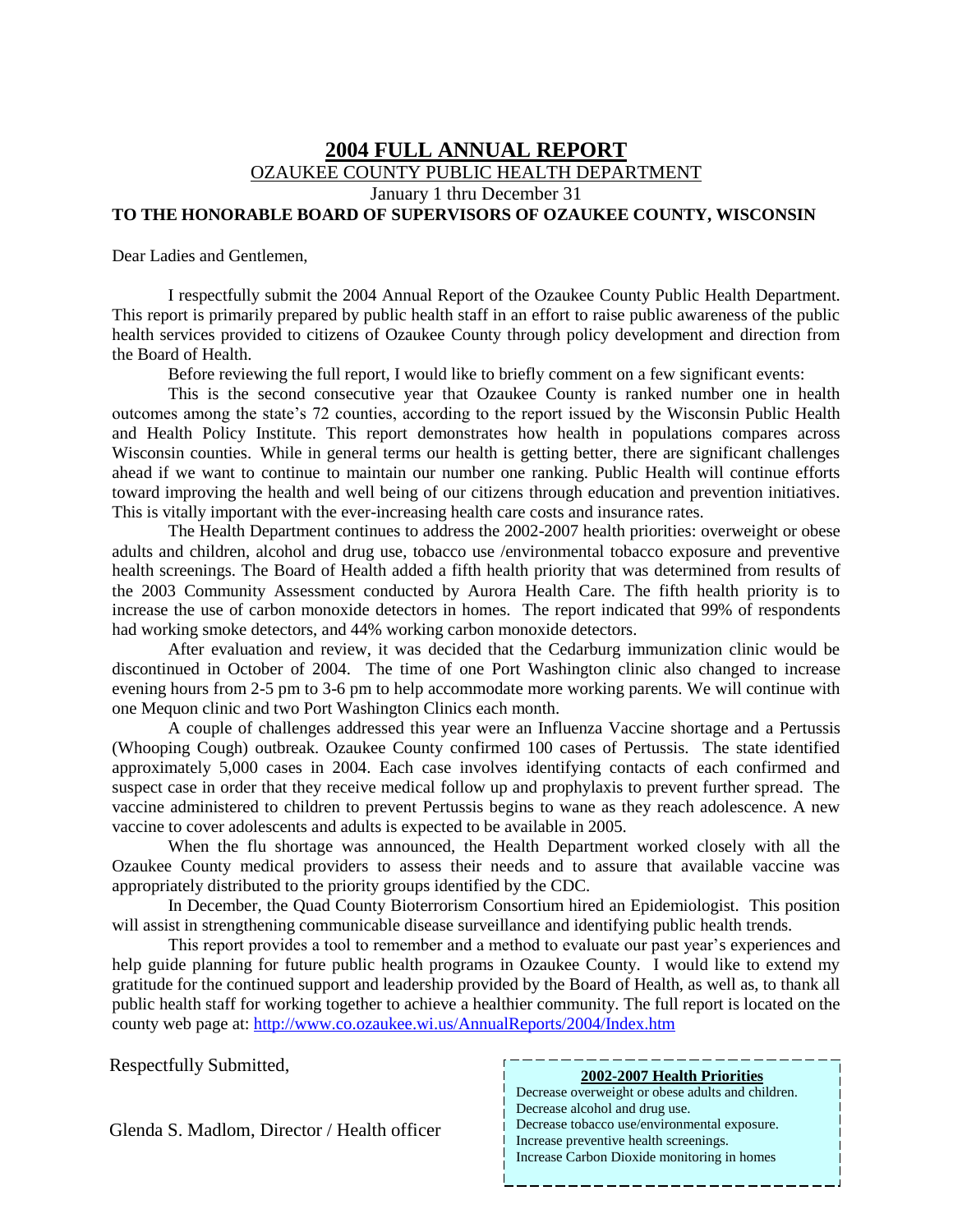# **OZAUKEE COUNTY PUBLIC HEALTH DEPARTMENT**

Kathlyn M. Callen, Chairperson Kathlyn M. Callen, County Board Stan T. Kulfan, Vice Chairperson Janis Hayden, SMO, Infection Control Wanda Davies, County Board Supervisor Frank Peterson, Social Services Gerald Walker, County Board Supervisor Ralph Luedtke, Lasata, Chairperson Kathy Geracie, County Board Supervisor Joan Kojis, Community Programs Celestino Perez, MD, Medical Advisor Sharon A. Gilman, Aging Servic Grace Peterson, RN, Ph.D.

#### **ADMINISTRATION:**

Glenda S. Madlom, RN, BS, BSN Director / Health Officer **PUBLIC HEALTH NURSES PROGRAM MANAGEMENT:**

Kathy Bleau, RN, BSN Communicable Disease Caralee Jacque, RN, BSN Immunization Program

#### **BOARD OF HEALTH MEMBERS****HOME HEALTH PROFESSIONAL ADVISORY**

Lila Mueller, CMC, BOH Secretary Lou Hefle, Pharmacist (Retired), Vice Chairperson

#### **PUBLIC HEALTH STAFF:**

Mary B. DeLuca, RN, BSN Assistant Director / Deputy Health Officer Julie Sauer Administrative Service Coordinator Deborah Bartlett, RN, BSN Home Health Care Case Manager Peggy Fero, RN, BSN Home Health Care Case Manager Jeannine Kitzerow, RN, BSN MCH<sup>\*</sup> / Scoliosis / Pre-K Screenings / CSHCN<sup>\*\*</sup> Jan Koeppen, RN, BSN Flu/Pneumonia/Hepatitis B / MCH team Jill LackovickRN,BSN MCH/ Healthy Child Wellness Clinic Diana Noack, RN, BSN Migrant Health, Lead, School Health Services Abbie Povletich, RN, BSN Adult Health Services / MCH team Debra Schmidt, RN BSN Prenatal Care Coordination / MCH team /P.E.\*\*\* Donna Ubbink, RN, BSN Women's Health / Student Nurse Joanne Viesselmann, RN, BSN WIC: Women, Infant, and Children, MCH team Daniel Ziegler, R.S. Environmental Health Specialist, Lead, Beach Scott Vesely, R.S. Environmental Health Specialist, Bioterrorism

### **CERICAL STAFF: HOME HEALTH:**

| Marsha Ingamells | <b>Office Assistant</b> |
|------------------|-------------------------|
| Mary Johnson     | <b>Account Clerk</b>    |
| Marilynn Martin  | School Health Tech.     |
| Wendy Schwab     | <b>Office Assistant</b> |
| Cindy Kapp       | Office Assistant / WIC  |
|                  |                         |

# **OTHER (Contracted):**

WIC: Carol Birkeland, Director/Registered Dietician

Quad County Bioterrorism Consortium Staff:

Kathy Riehle, Director; Ann Sayer, Health Educator; Jennifer Evertson, Epidemiologist Medical Advisor: Celestino Perez, MD,

\*MCH = Maternal Child Health \*\*CSHCN=Children with Special Health Care needs \*\*\*Presumptive Eligibility WIC = Women Infant Children

# Mary Aikins

| Mary Aikins            | Home Health Aide |
|------------------------|------------------|
| <b>Bonnie Penkwitz</b> | Home Health Aide |
| Lori Schultz           | Home Health Aide |
| Leann Tucker           | Home Health Aide |
| <b>Vacant Position</b> | Home Health Aide |
|                        |                  |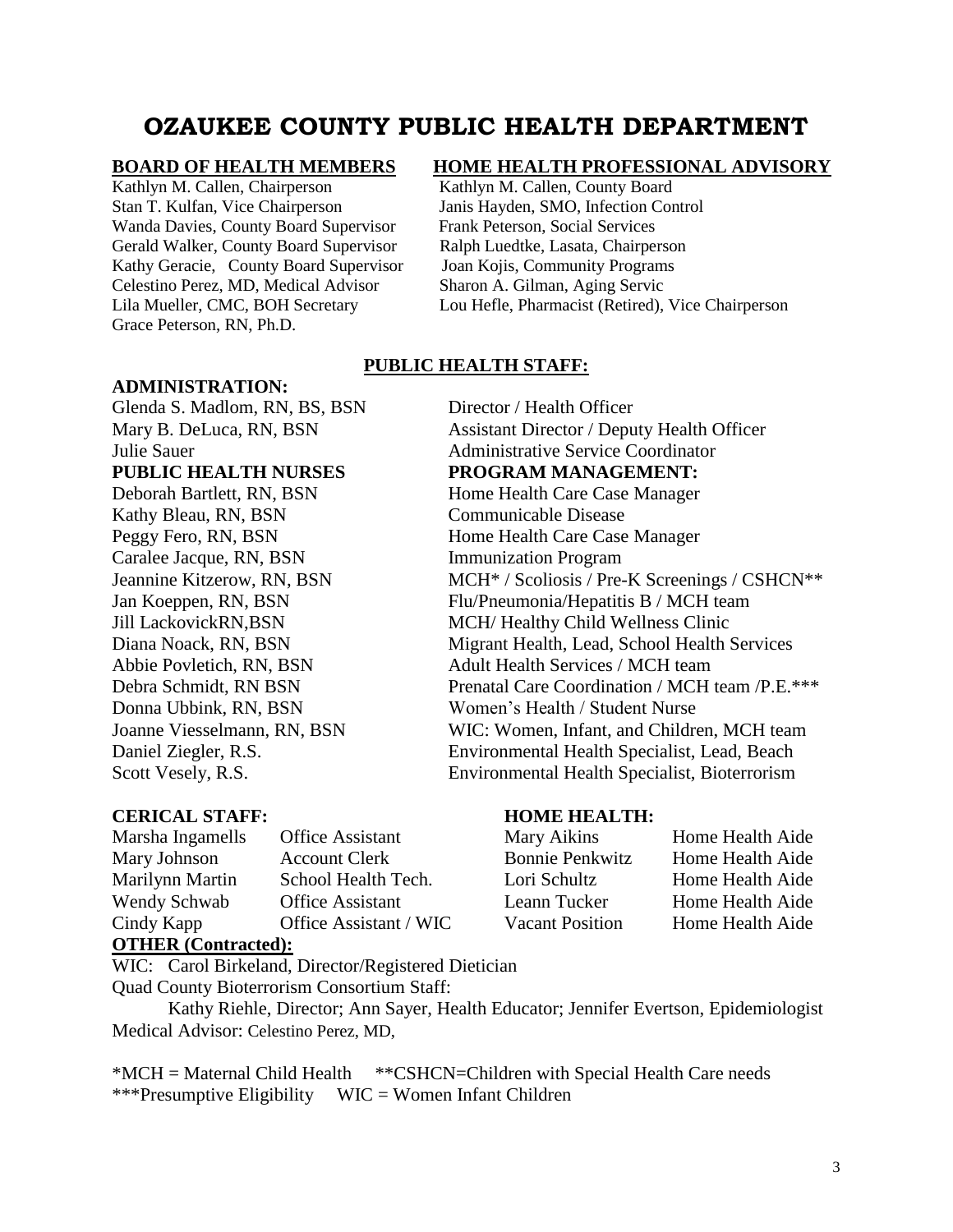# **Ozaukee County Public Health Department**



Gray boxes indicate contracted Services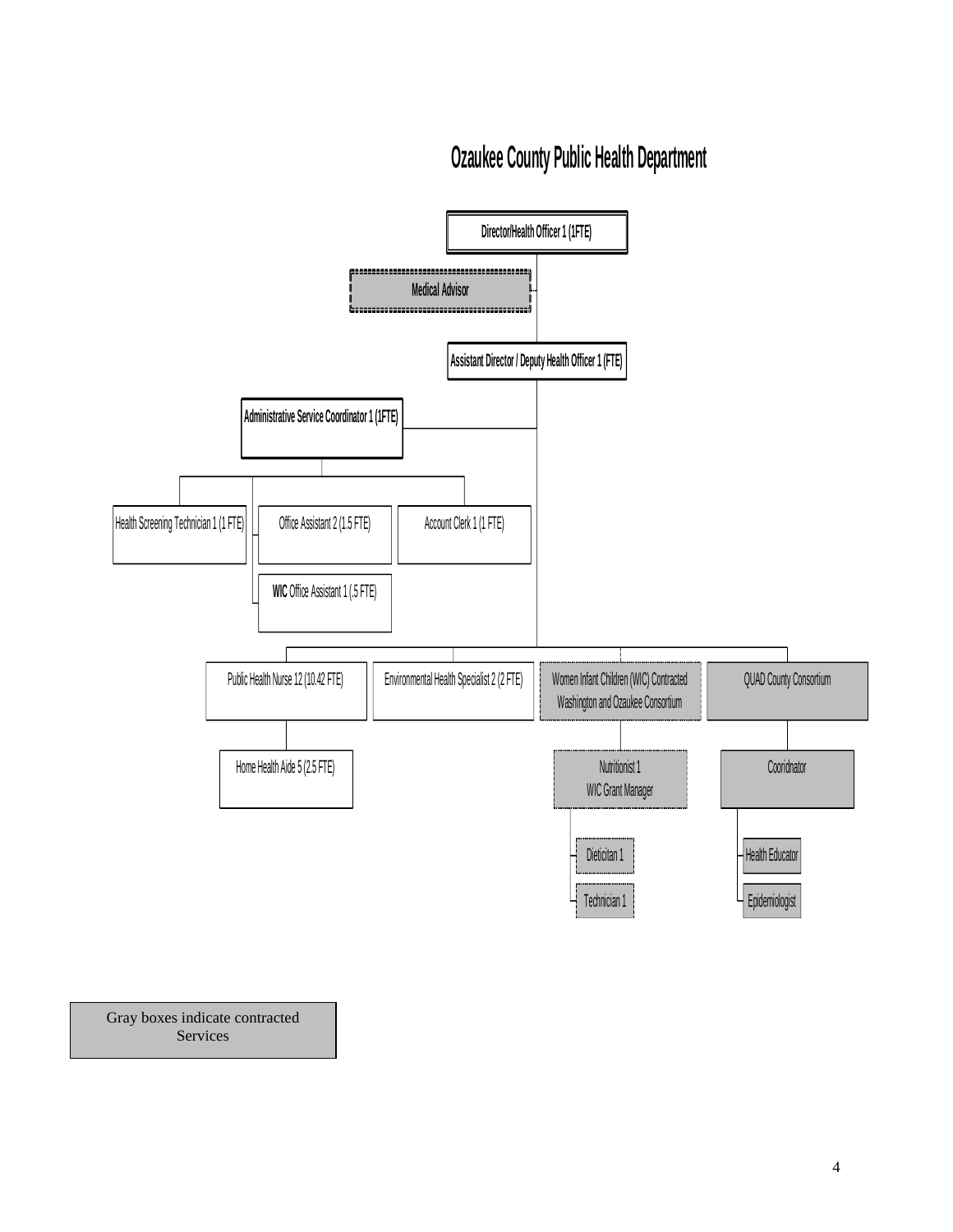## **MISSION STATEMENT**

## **The mission of the Ozaukee County Public Health Department is to prevent disease and to promote and protect the safety and health of all county residents**

#### **PHILOSOPHY**

Public Health services with a focus on the entire population include enforcement of health regulations, community health education regarding disease prevention, health promotion and community disease control activities. Services with a focus on sub-populations aim to improve the health status of that population in order to improve the health of all. Public health nurses have expertise in the collaborative interdisciplinary process of assessment, policy development, assurance activities, as well as health education and evaluation to promote healthy outcomes in a community. Health outcome indicators of public health nursing intervention include reductions in family violence, poor pregnancy outcomes, communicable disease, morbidity and premature mortality. Our cost-effective outreach, intervention and care coordination efforts result in disease prevention and health promotion. This is accomplished through managing and facilitating departmental and community efforts for the ongoing assessment of the community's health status, advancing a safe and healthful environment, promoting healthful behavior and providing or arranging for the provision of health services for the early diagnosis and treatment of disease and promoting an improved quality of life.

#### **GOALS AND CORE FUNCTIONS OF PUBLIC HEALTH**

- 1. Community **ASSESSMENT** of health risk factors and disease indicators in the community.
	- a. Evaluate data to identify risks and patterns of morbidity and mortality.
	- b. Evaluate health behaviors and patterns that identify potential people at risk.
- 2. Development of **POLICIES** to reduce health problems.
	- a. Analyze assessment data to identify potential and actual health problems.
	- c. Collaborate with other community programs / services addressing identified health problems.
	- d. Develop health policies for the needs of children, families, groups and communities.
- 2. **ASSURANCE** activities to ensure implementation of policies at the service delivery level.
	- a. Monitor service delivery to achieve targeted health care outcomes.
	- b. Monitor access, utilization and appropriateness of health services for the community, including under-served and targeted populations.
	- c. Participate in systems building needs assessment and other programs to promote positive health outcomes for the community.

#### **Wisconsin Twelve Essential Services for Local Public Health Include:**

- 1. Monitor health status to identify community health problems.
- 2. Diagnose and investigate health problems and health hazards in the community.
- 3. Inform, educate and empower people about health issues.
- 4. Mobilize community partnerships to identify and solve health problems.
- 5. Develop policies and plans that support individuals and community health efforts.
- 6. Enforce laws and regulations that protect health and ensure safety.
- 7. Link people to needed personal health services.
- 8. Assure a diverse and competent public health and personal health care workforce.
- 9. Evaluate effectiveness, accessibility, and quality of personal and population-based health services.
- 10. Research new insights and innovative solutions to health problems.
- 11. Conduct research to seek new insights and innovative solutions to health problems.
- 12. Foster the understanding and promotion of social and economic conditions that support good health.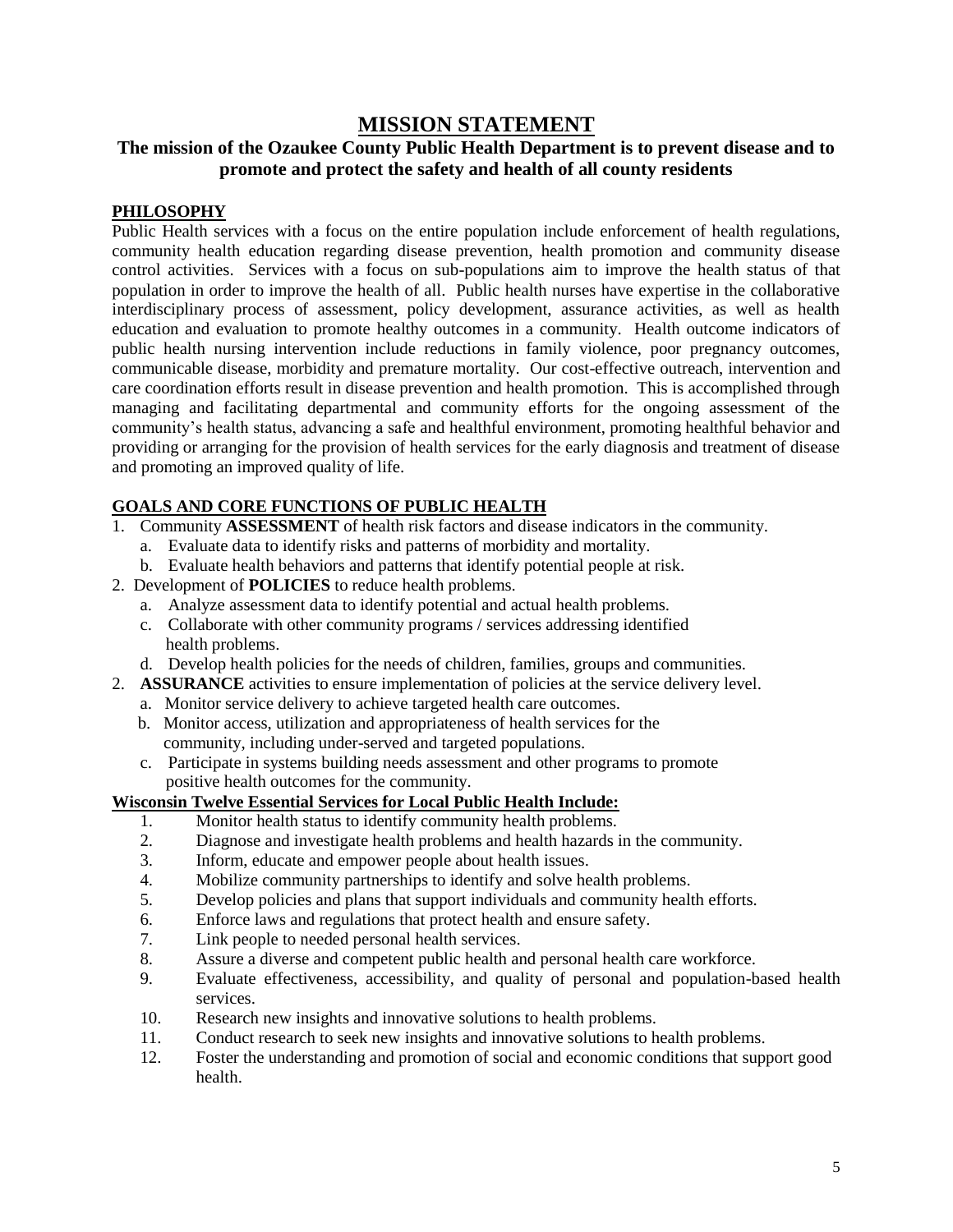# COMMUNICABLE DISEASE CONTROL AND INVESTIGATION

Chapter 252 of the Wisconsin Statutes and HFS 140 and 145

#### **IMMUNIZATION PROGRAM AND CLINICS:**

The Meningococcal vaccine is now into a second year of being offered through the Health department. In cooperation with area high schools, letters and information were disseminated to high school seniors in the spring of 2004, to promote Meningococcal vaccination for those attending college. The newspaper advertising was issued several times during the year to encourage vaccination. A pilot project was offered to Cedarburg School District offering on-site clinics for graduating seniors in May of 2004. The pilot was well accepted by students and parents providing 33 vaccinations on-site. By years end, the health department provided a total of 111 vaccinations to those attending college, traveling to endemic areas or entering the military.

Meningococcal disease is a serious bacterial illness and the leading cause of bacterial meningitis in children ages 2–18 years in the United States. Meningitis is an infection of the brain and spinal cord coverings. Meningococcal disease can also cause blood infections.

Meningococcal vaccine is not a routine vaccine for most people. Reasons to consider receiving Meningococcal vaccine are:

- College students, especially those living in dormitories.
- Laboratory workers routinely exposed to Meningococcal bacteria. Those who should be vaccinated are:
- Anyone traveling to, or living in a part of the world where Meningococcal disease is common, such as West Africa.
- Anyone who has a damaged spleen, or whose spleen has been removed.
- Anyone who has terminal complement component deficiency (an immune system disorder).
- U.S. military recruits.
- People who might be affected during an outbreak of certain types of Meningococcal diseases.

This vaccine is offered to anyone two years of age or older. Interested persons may call the health department to reserve a dose(s). This vaccine will be offered during regular office hours, 8:30 a.m. to 5:00 p.m., Monday through Friday.

Late in 2003, Pneumococcal Conjugate Vaccine (Prevnar) began experiencing another production shortage resulting in limited supplies. The shortage continued through much of 2004. In September 2004, the 4 dose recommended series was again reinstituted and currently in effect. This production shortage resulted in overall decrease in a total number of doses given over the year.

The immunization program, through grant support, reached a vaccination coverage level of 92.5%. These children aged 2, served by the Health Department, have received all childhood vaccinations. This grant objective has been a continuing goal since 1997 and improved each year since inception, with annual review using the CDC CASA-(Clinical Assessment Software Application) program and continuing review using the WIR (Wisconsin Immunization Registry) program. The goal of healthy people 2010 is for 90% of children aged 2 to be completely vaccinated. The Health Department has achieved their objective for 2004 to reach the 90% level for those clients in the 2-year old age group. To maintain this high level of coverage, the Health Department partnered with area physicians and county WIC program to document all doses of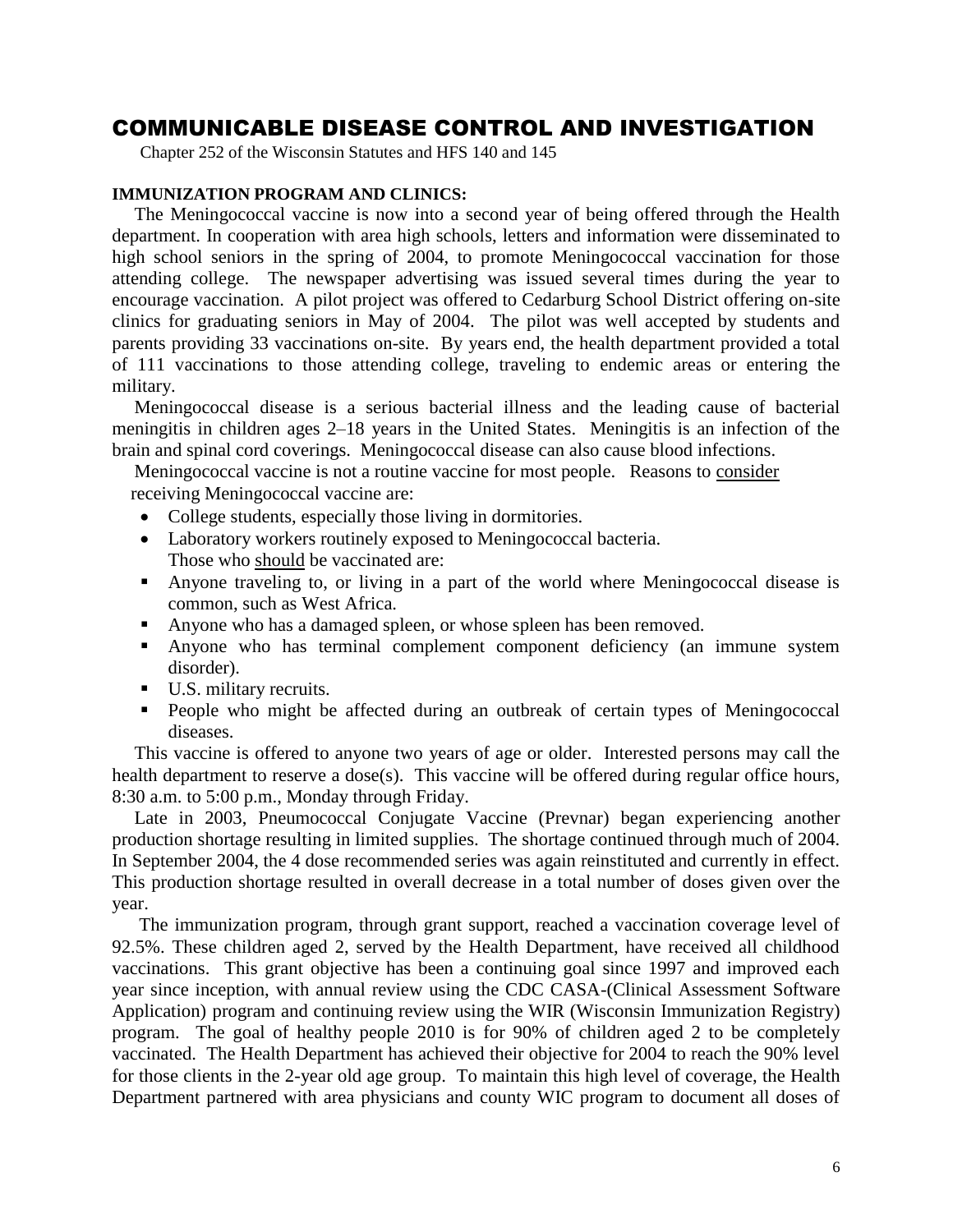vaccines given to our clients by comparing and combining individual vaccine records into the WIR. The registry, utilized by the department since August of 2000, has continued to improve levels of complete records and decrease chances of duplicate immunization being provided. Two large group private medical providers in the county have signed on to use the WIR in 2004 enabling the public and private sector providers to increase their ability to share and use the new data.

Three communities assisted us in providing sites for our four regular immunization clinics. A special thanks, to the American Legion Post-Cedarburg who have allowed use of their building for clinics. Due to declining attendance at this site, this clinic site closed in October 2004 after almost 2 decades of service. Sincere thanks also goes to the Mequon Police Department, for use of their building for our monthly clinics. At each of the regularly scheduled immunization clinics, vaccines for all ages were offered. Immunizations were also provided in public and worksite Adult Health Screenings, Healthy Child Wellness Clinics, Flu/Pneumonia clinics, WIC clinics, and special university and school clinics.

The following table indicates the number and kinds of vaccine administered:

| <b>Vaccine Type</b>              | <u>2003</u> | 2004  | <b>Increases/Decrease</b> |
|----------------------------------|-------------|-------|---------------------------|
| <b>Injected Polio</b>            | 298         | 231   | $-67$                     |
| <b>DTaP</b>                      | 355         | 305   | $-50$                     |
| Td                               | 508         | 388   | $-120$                    |
| <b>MMR</b>                       | 206         | 186   | $-20$                     |
| Hib                              | 21          | 22    | $+1$                      |
| Hib/Hep B                        | 167         | 134   | $-33$                     |
| Hepatitis B $(0-19$ yrs)         | 185         | 73    | $-112$                    |
| Hepatitis $A - A$ dult           | 64          | 81    | $+17$                     |
| Hepatitis $A - Child$            | 28          | 17    | $-11$                     |
| Meningococcal                    | 103         | 111   | $+8$                      |
| Pneumococcal Conjugate (Prevnar) | 221         | 157   | $-64$                     |
| Varicella (Chicken Pox)          | 76          | 109   | $+33$                     |
| <b>TOTALS</b>                    | 2,232       | 1,814 | -4                        |

|                                                              | <b>Clients</b><br>Served 2004 | <b>Immunizations</b><br>Given in 2004 | % Change of Immunizations<br>Given from 2003 |
|--------------------------------------------------------------|-------------------------------|---------------------------------------|----------------------------------------------|
| <b>Cedarburg Site:</b>                                       | 67                            | 126                                   | <b>Closed 10/1/2004</b>                      |
| <b>Mequon Site:</b>                                          | 135                           | <b>204</b>                            | $-25.6%$                                     |
| <b>Port Washington 2-5:</b>                                  | <b>216</b>                    | 491                                   | $-10.2\%$                                    |
| <b>Port Washington 3-6:</b>                                  | 271                           | 675                                   | $-19.4%$                                     |
| <b>Office:</b>                                               | 361                           | 465                                   | $+2.2%$                                      |
| <b>Other Sites:</b><br>(Work sites, Health Screenings, etc.) | 447                           | 523                                   | $+122%$                                      |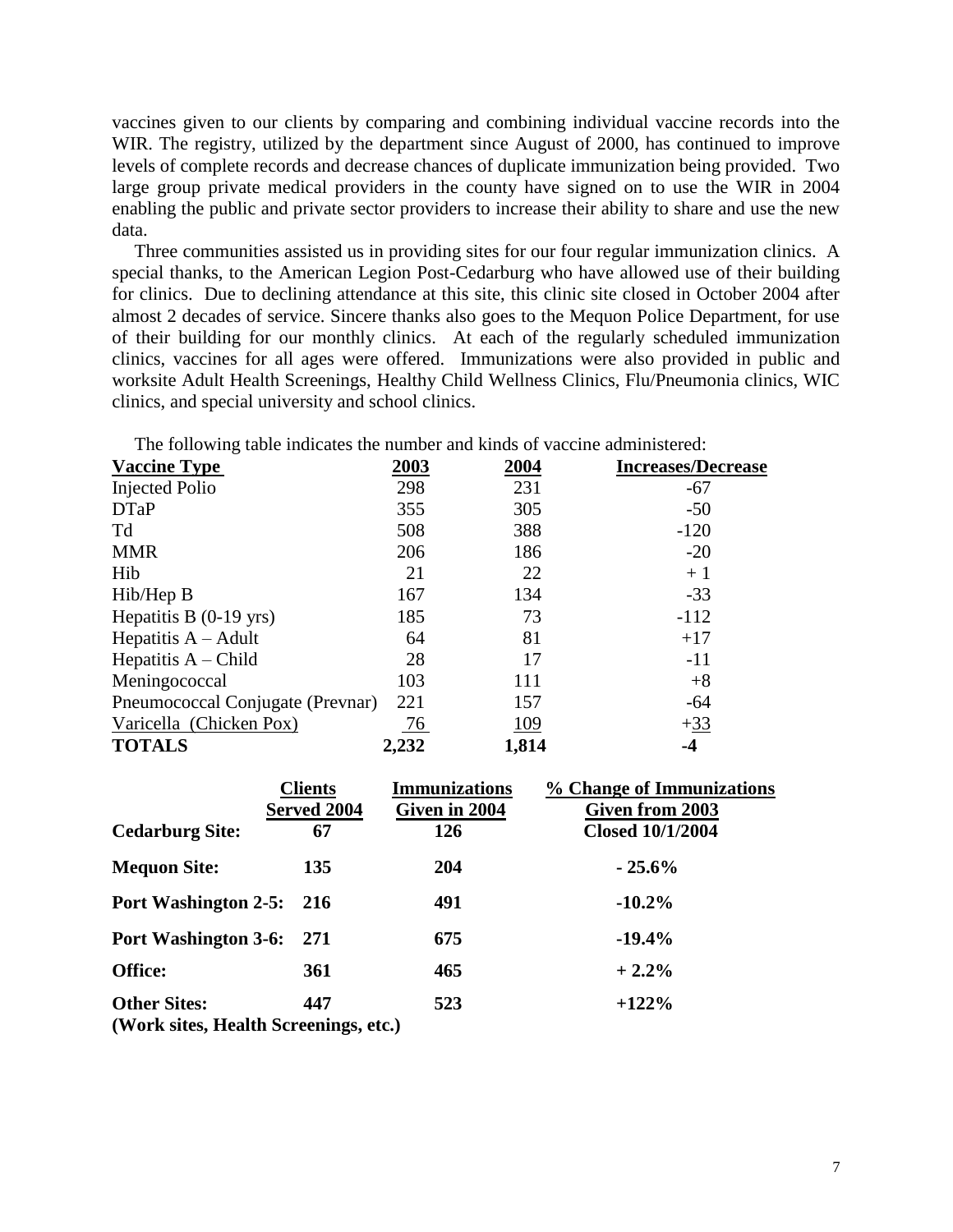#### **School Immunizations Audit 12/31/2003 Audit 12/31/2004**

-Saukville

Cedarburg 97.22% Completely Immunized **99.55% Completely Immunized**  Grafton 99.24% Completely Immunized **98.69% Completely Immunized** Mequon-Thiensville 99.64% Completely Immunized **99.44% Completely Immunized** Northern Ozaukee 99.20% Completely Immunized **98.97% Completely Immunized** Port Washington 98.10% Completely Immunized **99.89% Completely Immunized**

#### **Adult Immunizations:**

 The Ozaukee County Public Health Dept continues to provide Adult Hepatitis B vaccine to agencies that might be at high-risk for exposure to hepatitis. These agencies might include local fire, emergency and police department personnel, as well as day cares, local school and group home personnel. This past year we administered 260 doses of private pay Adult Hepatitis B. This is about the average that we have done in the last 3 years.

 The health department also provides yearly-required TB skin testing for private and public agencies as needed.

#### **COMMUNICABLE DISEASE INVESTIGATIONS: (Exhibit I)**

Communicable disease control is a major function of the Public Health Department, as required by state statutes. Approximately 80 different diseases are mandated as reportable to the local public health department for investigation and follow-up. The focus of the health department investigation is to stop the transmission of the infectious disease. The first priority is to take action to prevent spread from the infected individual to others in the community. Efforts also involve attempts to locate the source of the infection and to identify any outbreaks or community wide increases in illness.

The number of sexually transmitted diseases, especially Chlamydia and genital herpes, also increased in 2004. This is most likely due to improved reporting by the medical community and may not reflect a true increase in sexually transmitted diseases.

Intestinal infections that can be caused by such organisms as E.Coli 0157, salmonella, campylobacter, cryptosporidium, and giardia continue to be reported. An important piece of any investigation into these illnesses is evaluating whether the person is involved in a high-risk occupation (such as food handling, day care, or health care) and to take measures to protect the public from possible exposure and infection.

In 2004, Pertussis (whooping cough) was a challenge for communicable disease investigation and follow-up. In past years, Pertussis has not been a prevalent disease. Ozaukee County normally averages 1-4 cases per year. However, during this last year there was a major outbreak in Wisconsin, particularly in the southeast part of the state. In 2004, Ozaukee County had 100 reported cases of Pertussis. It is quite contagious, and spreads easily to those in close contact with an infected individual. Therefore, the Public Health Department takes an active role in trying to contain the spread of Pertussis. All diagnosed individuals are kept in home isolation until they are no longer contagious. In addition, anyone who was in close contact with them is interviewed, questioned about possible symptoms, and given recommendations for treatment or symptom monitoring.

Although Pertussis vaccine is one of the routine childhood immunizations, it is not used after age six, and immunity wanes after several years. The majority of recent cases are being seen in adolescents. A safe and effective Pertussis vaccine for adolescents and adults is under development but not yet available.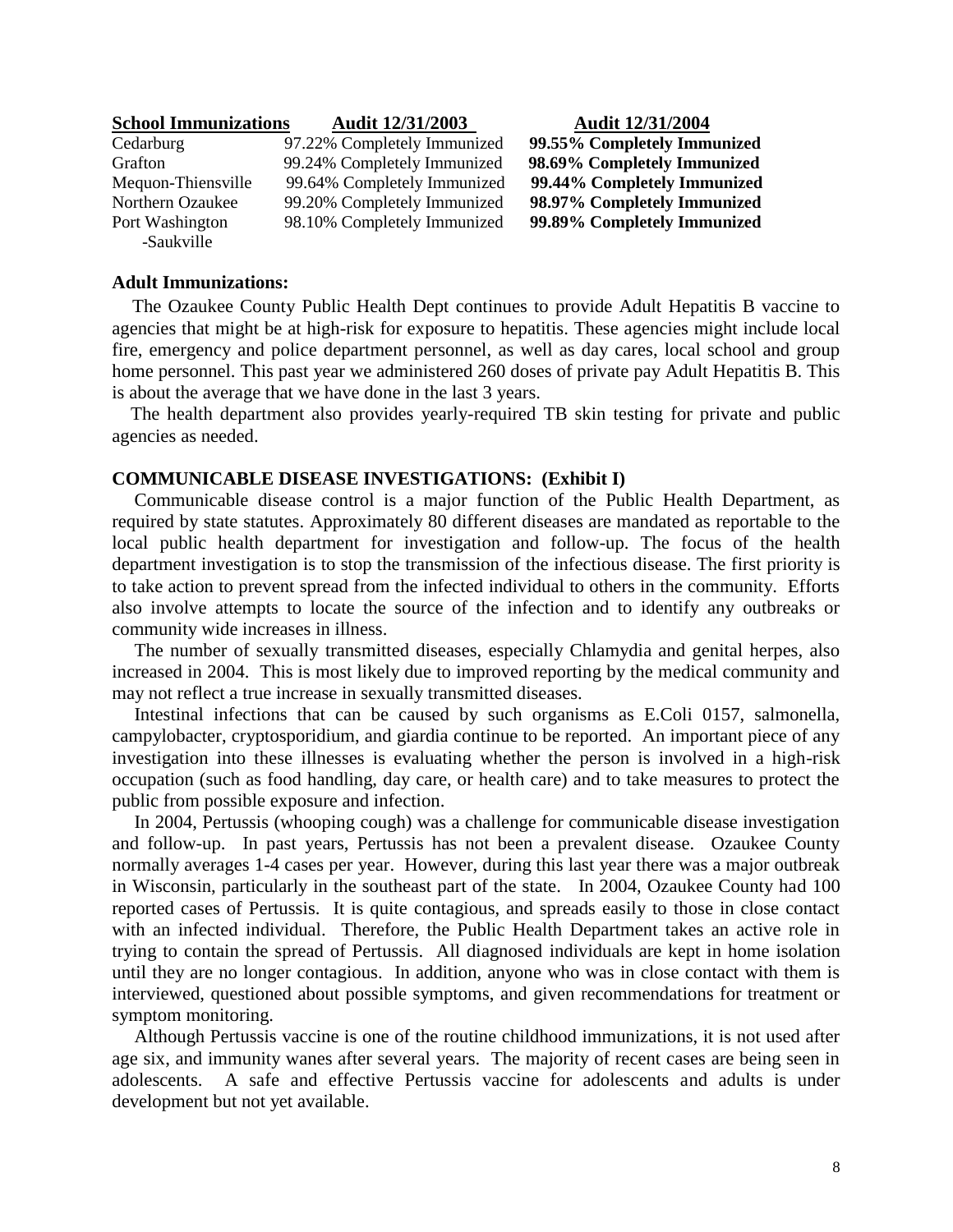#### **2004 PERTUSSIS OUTBREAK OZAUKEE COUNTY**

Pertussis cases by case status:

| <b>Case Status</b> | <b>Number of cases</b> |
|--------------------|------------------------|
| Confirmed          | 74                     |
| Probable           | 16                     |
| Suspect            | 10                     |
| Total:             |                        |

| Age in years | <b>Number of cases</b> |
|--------------|------------------------|
| $0 - 5$      |                        |
| $6 - 10$     | 16                     |
| $11 - 20$    | 59                     |
| $21 - 50$    | 17                     |
| $50+$        |                        |
| Total:       | 100                    |

Cases Reported By Month:

| January   | 1              |
|-----------|----------------|
| February  | 0              |
| March     | $\overline{2}$ |
| April     | $\overline{c}$ |
| May       | 6              |
| June      | 17             |
| July      | 15             |
| August    | 7              |
| September | 15             |
| October   | 6              |
| November  | 17             |
| December  | 12             |
| Total:    | 100            |

Pertussis cases by date reported:

| <b>City</b> | <b>Number of cases</b> |
|-------------|------------------------|
| Belgium     | 3                      |
| Cedarburg   | 15                     |
| Fredonia    |                        |
| Grafton     | 17                     |
| Meq-Thiens. | 39                     |
| Port Wash.  | 17                     |
| Saukville   | 8                      |
| Total:      | 100                    |

#### **TURBUCULOSIS PREVENTIVE TREATEMENT PROGRAM:**

Tuberculosis is a major public health threat. The health department investigates and does follow up on all suspected cases until they are proven to be free of TB.

There were three cases of active tuberculosis (TB) reported in 2004. One patient was in home isolation and needed daily visits by a nurse for several weeks.

The Public Health Department also provides medication for latent TB infection to persons who may have a positive skin test, but have negative chest x-rays and do not have active tuberculosis. These individuals show signs of exposure to TB, but have not developed infectious cases. In order to prevent them from going on to active disease in the future, six to twelve months of medication is often prescribed by the physician. The medication is supplied by the Wisconsin Division of Public Health to the Ozaukee County Public Health Department at no cost to the client. A public health nurse on a monthly basis then issues the medications to the client. At medication pick up, the public health nurse evaluates for compliance and side effects at each visit.

Tuberculin skin testing is offered on both a routine and a post-exposure basis throughout the year. The nurses also provide education on tuberculosis prevention and treatment.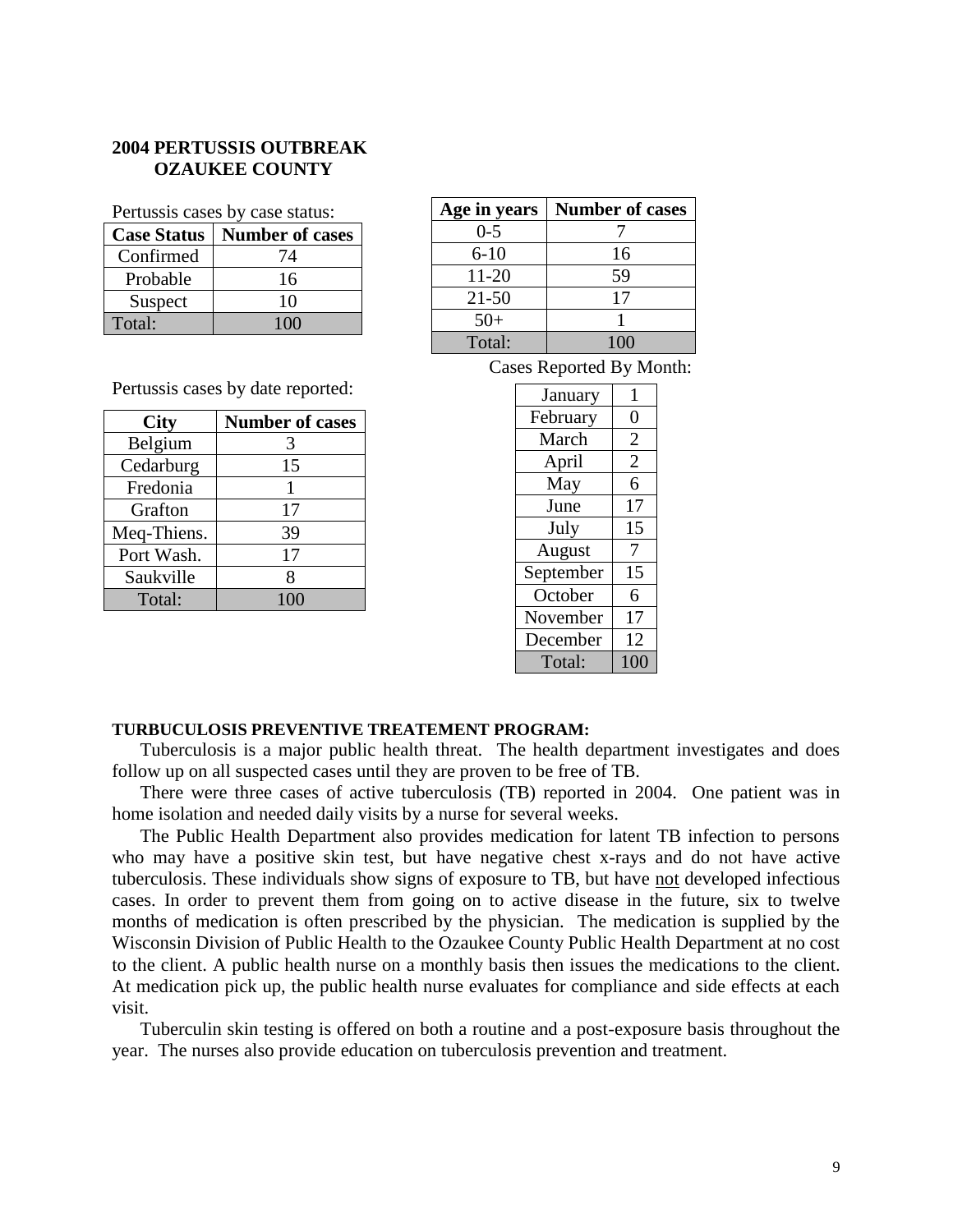#### **ANIMAL BITES/RABIES TESTING:**

Some animal bites pose the potential to transmit rabies to humans. When such cases are identified, the animal may need to be tested for rabies. The testing is performed at the Wisconsin State Lab of Hygiene in Madison. The Ozaukee County Public Health Department's role is to assist in coordinating the testing with local animal control officers, local veterinarians, and the lab. A nurse also contacts the bite victim, and offers recommendations about appropriate medical follow-up, and updating vaccines. In 2004, a case of rabies was identified in a bat.

| <b>Animal Testing</b> | 2004           | 2003              |
|-----------------------|----------------|-------------------|
| Cat                   | 13             | 22                |
| Dog                   | 10             | 10                |
| Cow                   | 0              |                   |
| Horse                 | 0              |                   |
| Ferret                | $\left($       | $\theta$          |
| <b>Bat</b>            | $\overline{2}$ | 3                 |
| Raccoon               | 2              | 2                 |
| Woodchuck             | 0              |                   |
| Prairie Dog           |                | $\mathbf{\Omega}$ |
| <b>Sugar Glider</b>   |                | $\left( \right)$  |
|                       |                |                   |
| Total                 | 29             | 40                |

#### **HIV PARTNER REFERRAL PROGRAM:**

The Ozaukee County Public Health Department is notified of anyone who is newly diagnosed with HIV infection. The public health nurse contacts those individuals and assists them in identifying anyone who may have been exposed to their infection. These persons are notified that they may have been exposed to HIV and are counseled on testing and risk reduction. Strict confidentiality is maintained throughout all aspects of investigation and follow-up.

#### **INFLUENZA AND PNEMONIA VACCINE:**

Every year we believe we are going to have a **routine year** for the dispensing of the inactivated influenza (flu) vaccine, yet each year seems to present a new challenge. This year, one of the two manufacturers of the flu vaccine had production problems. This manufacturer was to have provided 50% of the flu vaccine for the United States. Due to this situation, there was only one U.S. manufacturer producing the flu vaccine for the United States.

The Center for Disease Control (CDC) in coordination with the Advisory Committee on Immunization Practices (ACIP) initiated recommendations for the administration of the flu vaccine. Priority categories were established to cover the High-Risk individuals first and gradually opened to everyone by the latter part of December into January.

 During the flu season The Ozaukee County Public Health Department was **very** fortunate to have received our full order of flu vaccine from the one and only flu manufacturing company. We did receive all of the seven 7,500 doses of flu vaccine that we had ordered, but there were many restrictions put on the use of this vaccine. Because many of the agencies that fell into the high priority groupings did not receive **any** flu vaccine, the Public Health Dept was able to redistribute some of our supply or provide vaccinations to those high-risk agencies and clients. Some of these agencies were the local nursing homes, St Mary's Hospital Ozaukee, several of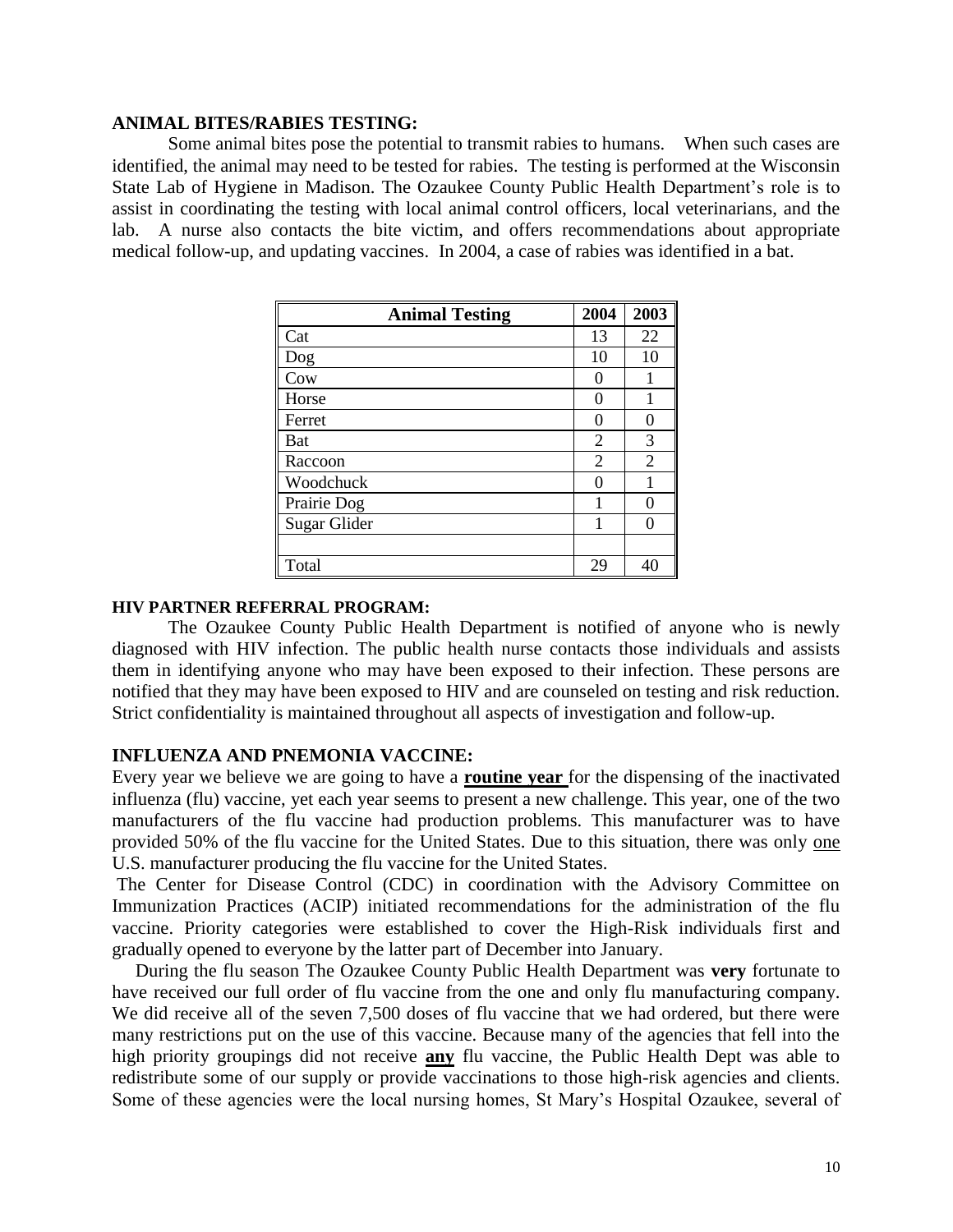the doctor's offices, and other local health departments in the southeast region. Because of the high-risk priority categories, all of our vaccines were given at group homes, open clinics in the community, or at the Ozaukee County Public Health office. We were not able to offer flu clinics in many of the industries this year.

 The State of Wisconsin Dept of Health and Family Services also provides flu vaccine for eligible children under the age of eighteen (18) through the Vaccine For Children (VFC) program. We received 310 doses for eligible children.

This is a broad list of distribution of the flu vaccine:

| <b>Adult Vaccine</b>    | <b>VFC</b> Vaccine                      |              |
|-------------------------|-----------------------------------------|--------------|
| Vaccines given:         | 3373 and continue to give in our office | $310$ (plus) |
| Vaccines redistributed: | 4160                                    |              |
| Total vaccines:         | 7533                                    |              |

Some of the reasons for the discrepancy in numbers are:

- 1. Sometimes we are able to get more then 10 doses per vial of vaccine.
- 2. Pediatric doses under age 3 receive a half dose of vaccine, therefore more doses are available per vial of vaccine.

 Adult pneumonia vaccines are usually administered at the same time as the flu vaccine for individuals needing updates. This year's flu season, as mentioned above was quite unusual, therefore we administered only 131 doses of adult pneumonia. This is about half of our usual doses administered during flu season.

# MATERNAL CHILD HEATLH

Chapter 253 of the Wisconsin Public Health Statutes

### **MATERNAL AND CHILD HEALTH PROGRAMS (MCH):**

The Ozaukee County Public Health Department's Maternal Child Health Program has continued to emphasize outreach and collaboration with community agencies and services in 2004 as an ongoing effort to strengthen families in Ozaukee County. If the family requests, a home visit is arranged by the public health nurse and follow up to the medical care provider after the visit to coordinate services is provided. Our goal is to improve the health status of pregnant women, parents, infants and children. We assist uninsured, presumptive eligibility pregnant women, postpartum women and families to gain access to medical services and follow-up.

#### **The Postpartum Discharge Program:**

 This program collaborates with Columbia-St. Mary's-Ozaukee Hospital and other surrounding counties hospitals for the purpose of promoting healthy families. Newly delivered mothers, who are referred, will receive a phone call from a public health nurse to address questions or concerns that develop during the transition from hospital to home. This service is free of charge and available to any one who lives in Ozaukee County.. The majority of the referrals are first-time moms or those that are breastfeeding. Families with new babies are mailed an educational packet that provides information about available community resources and educational material necessary to make a smooth transition from birth to home. They are also offered a monthly mailing of educational information regarding parenting the first year and a bi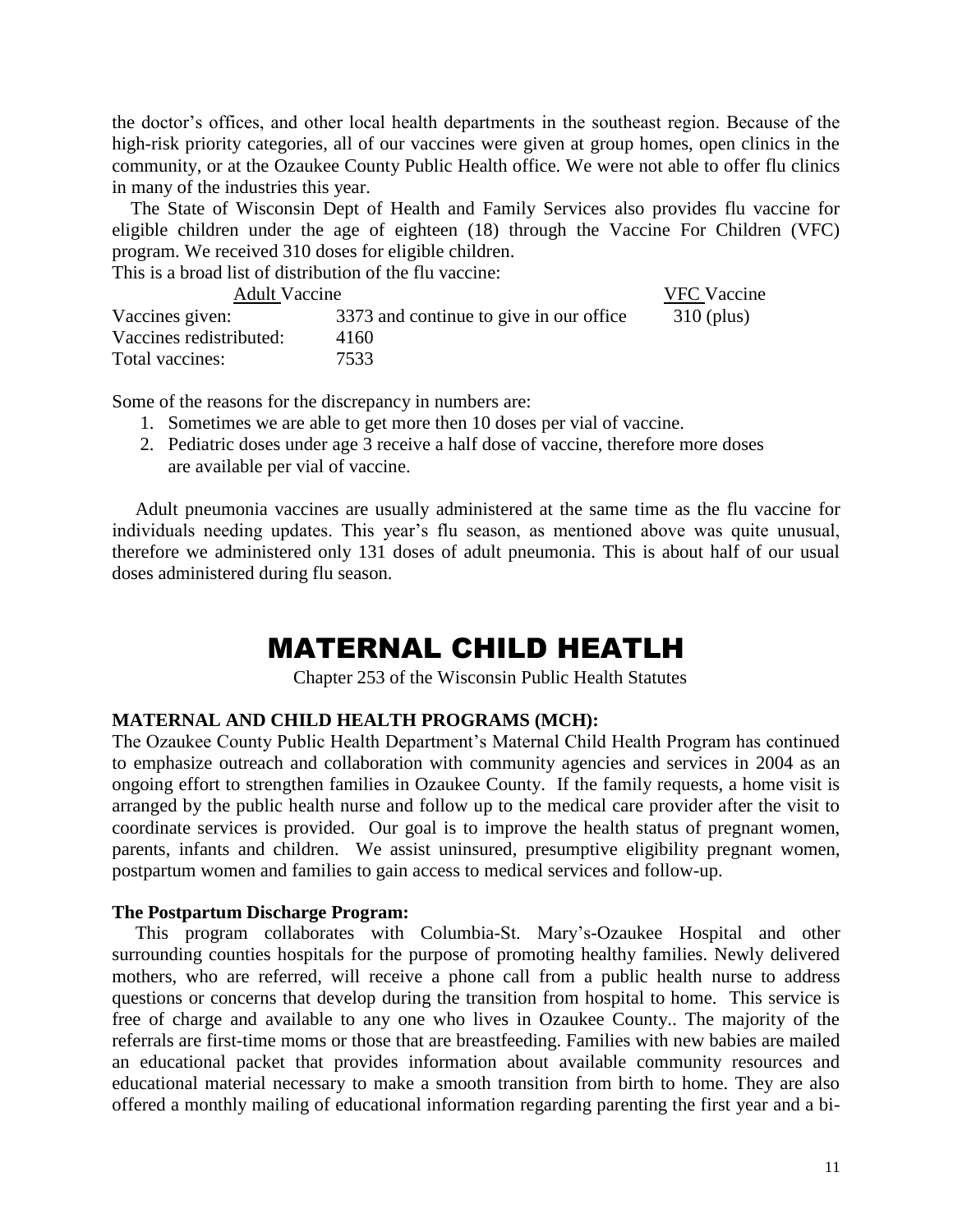monthly mailing for parenting the second and third year. We received 126 requests for these mailings. This is accomplished through the collaboration of the Ozaukee County Public Health Department and the UW Extension office. This information is also available on-line if families have computer access. The information in the folders is made available with the financial assistance of the Family Preservation and Support and Mequon -Thiensville Women's Club. The feedback from families as well as health care providers and hospital staff has continued to be very positive. This program is supported through a grant from the Division of Public Health

#### **Children With Special Health Care Needs: (CSHCN)**

 The Children With Special Health Care Needs (CSHCN) program is funded through the Division of Public Health–WI Maternal and Child Health. The target is families with children ages 0-21yrs with special health care needs. The long-range goal is to better coordinate delivery of resources at the local level. Ozaukee County Public Health Department continues to work closely with grant administrators through Children's Hospital of Milwaukee. This the  $5<sup>th</sup>$  year of the 5-year grant cycle. The most frequently seen diagnosis in 2004 continued to be that of prematurity and low birth weight. Surrounding hospitals referred many of these infants. The Parent Liaison is an important partner in advocating for those children. Early intervention and referral to specialty services is the key to helping these families make a successful transition from hospital to home.

#### **2004 Consolidated MCH objectives:**

 In 2004, the MCH program identified two areas of need for education of families under the Wisconsin DPH (Division of Public Health) Consolidated Grants. The first was in the area of childhood obesity. The 2002 Community Assessment showed our county shares in the nationwide epidemic of childhood obesity. In 2003, a pilot program was designed to find families at risk for obesity targeting children ages 3 thru 12 years. We developed the programs education modules on the food pyramid, fast food, healthy food choices, label reading, and the importance of increased physical activity. This year the nutritional program was offered again to continue to motivate change in lifestyle and behaviors in our adult and child population.

 The second educational need was in the area of postpartum depression. Depression is a major public health problem affecting 10% to 15% of all women and can affect up to 28% of women living in poverty. The CES-D (Center for Epidemiological studies-Depression) was the tool that was used to screen new mothers regarding women's emotional health. The screening was either face to face or by telephone contact. The first screening was done at 4 weeks post delivery and again at 2 months.

We were able to complete the screening tool on 65 clients. Referrals of eleven (11) clients were made to a physician for further emotional health follow-up. Additional counseling regarding women's emotional health was done with seven (7) clients.

 Because bioterrorism is a concern nationwide, a MCH grant was established to help local health department prepare for emergencies and establish a response plan. The Public Health MCH bioterrorism committee, working in cooperation with the Ozaukee County Register of Deeds Office, was able to identify the MCH at risk population and where they were located in the county. With this knowledge, a computerized GIS mapping was completed. The GIS mapping is also printable and can be used by other county members, if needed in case of a local disaster.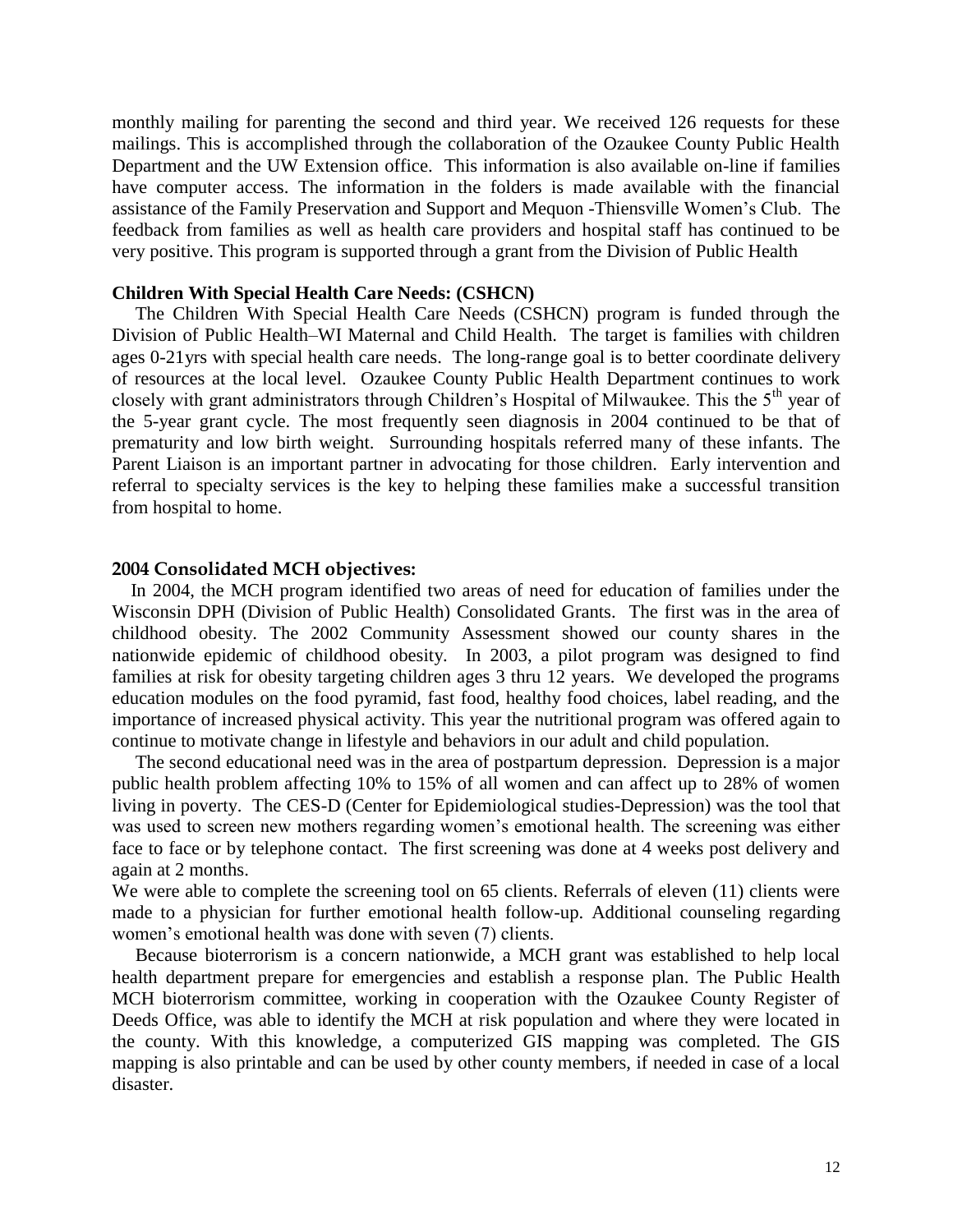The Public Health Department continues to be represented on the Ozaukee County Child Abuse Prevention Committee (CAP). This committee includes Ozaukee Council, the DA's office, Ozaukee Counseling Center, Department of Social Services, St. Mary's – Ozaukee and, Big Brothers-Big Sisters. The Ozaukee County Public Health Department is involved in the blue ribbon campaign to increase awareness and prevention of child abuse. This year, the Ozaukee County CAP committee collaborated with the Washington County CAP committee in order to strengthen partners, effectiveness and expand awareness of community resources.

 A Public Health Nurse is a representative on the Birth to 3 Advisory Committee. This representation keeps lines of communication open for referrals especially for Children with Special Care Needs.

#### **MCH Reporting System:**

For the year 2004, the SPHERE Data Base Computer Program was used by Ozaukee County Public Health Department in entering all daily activities for an entire year. This allowed for recovery of data on demographics of clients and staff activity. According to the SPHERE Database System, a total of 707 visit sessions were made to families in Ozaukee County in 2004. The following is a summary of the number of visit sessions under each of the specific MCH programs. A visit session is defined as one of the

following: a home visit, office, telephone, clinic, community, worksite or other.

| 44              | CSHCN (Children with Special Health Care Needs)                |
|-----------------|----------------------------------------------------------------|
| 439             | Postpartum Discharge (up to 60 days postpartum)                |
| 96              | <b>PNCC</b> (Prenatal Care Coordination)                       |
| 38              | P.E. (Presumptive Eligibility)                                 |
| $\overline{13}$ | Maternal Child Health Visit (after 60 days postpartum)         |
| 12              | <b>Nutrition</b> sessions                                      |
| 65              | Postpartum women screened for depression, 11 were referred for |
|                 | physician evaluation.                                          |

#### **Presumptive Eligibility (P.E.):**

Presumptive Eligibility (P.E.) is a service that has been provided by the Ozaukee County Public Health Department since 1999. The program targets uninsured pregnant women whose income does not exceed 185% of the federal poverty level. Recipients found eligible for this service receive a temporary Medicaid certification that allows them to receive immediate pregnancy related outpatient services while the application for Healthy Start is being processed. Early prenatal care helps in achieving healthy birth outcomes-an ongoing goal of Ozaukee County for its prenatal population. With this program's aim being early prenatal care, this goal was again achieved in 2004. **Out of the 38 clients receiving this service, which is up 9% from 2003, 71% of enrollees began prenatal care in the 1 st trimester.**

#### **Prenatal Care Coordination:**

Prenatal Care Coordination (PNCC) is a service that has been provided to Ozaukee County's pregnant women population since 1993. This program helps pregnant women and their families gain access to medical, social, educational, and other services related to the pregnancy. These services are available during the pregnancy through the first 60 days following delivery. Services include: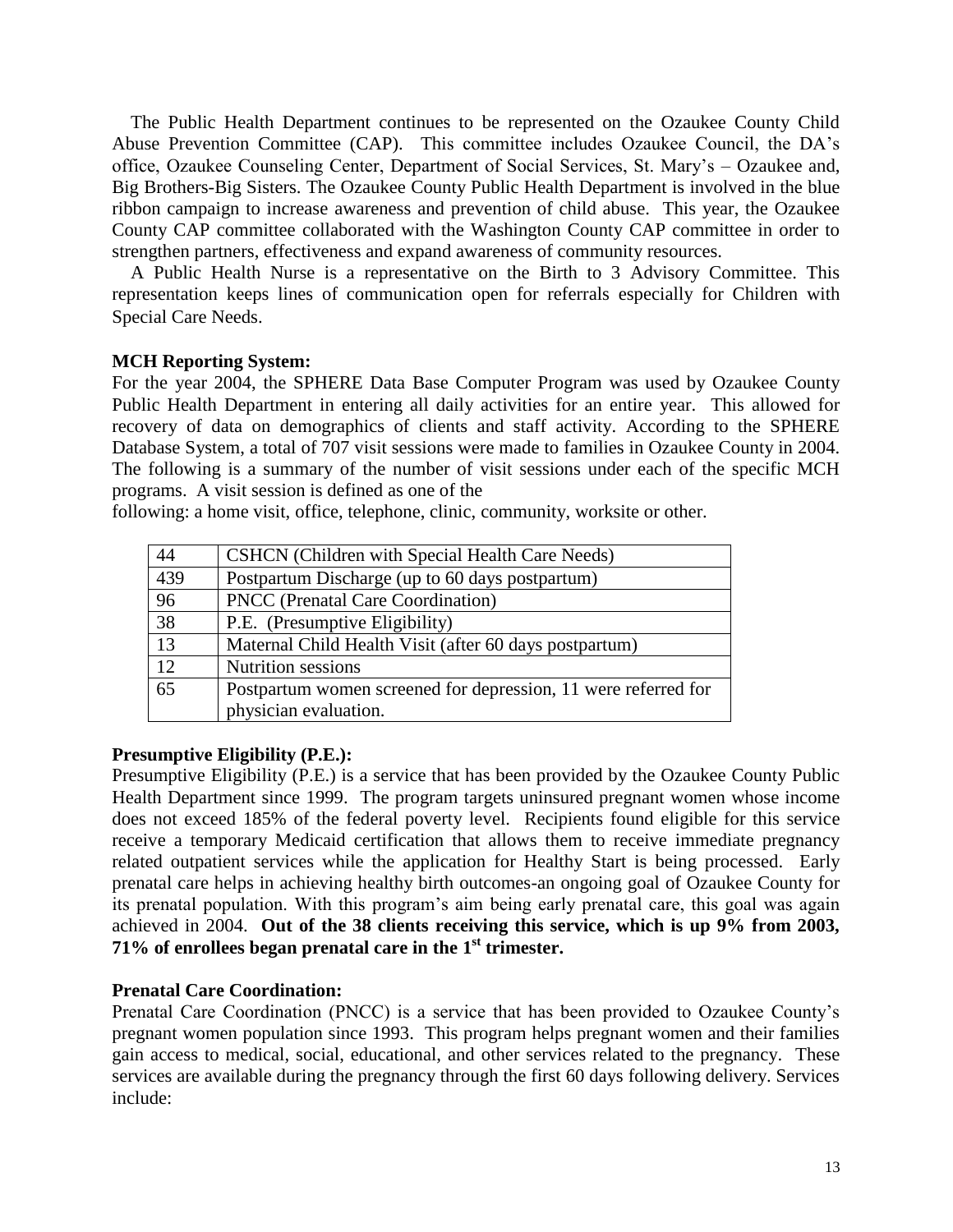- Outreach
- **Initial assessment**
- Care plan development
- Ongoing care coordination and monitoring
- Health education and nutrition counseling services

The goal of the program is to improve birth outcomes among women who may be at high risk for poor birth outcomes. Healthy birth outcomes continue to be an ongoing goal of the Maternal/Child Health team of nurses here in Ozaukee County. The main objectives for obtaining this goal include ensuring that women at high risk:

- Are identified as early as possible in the pregnancy so they can begin their prenatal care.
- Receive individual psychosocial support and services.
- Receive early and continuous prenatal care services.
- Receive necessary health and nutrition education.
- Are referred to available community services.
- Receive assistance in accessing and obtaining needed health and social services.

**In 2004**, **96 referrals were received. This is up 11.4% from 2003. 58 women began services in the 1st trimester---that is 60% of the referrals. 38 of the 95 referrals were women who also received P.E. services through our agency.** This pocket of need continues to be addressed and serviced by our department.

### **TARGETED CASE MANAGEMENT:**

The Ozaukee County Public Health Department is working toward expanding a program in 2004 called Targeted Case Management (TCM). This program will increase service coordination to those who qualify in the community and generate revenue for the health department. This is a benefit that is available to Medical Assistance (MA) eligible clients who reside in Ozaukee County, and are determined to be eligible under the following target populations:

- Families with children at risk
- HIV infection
- Asthma
- Tuberculosis
- Age 65 or old

The goal of the program is to improve a recipient's access to health care and managing of services received by a recipient including, medical, social, educational, vocational, and rehabilitation services. The objectives identified by the department are as follows:

- Coordinate the performance of evaluations and assessments.
- Facilitate and participate in the development, review and evaluation of individual Family Service Plans.
- Assist families in identifying available service providers.
- Coordinate and monitor the delivery of available services.
- Inform families of the availability of advocacy services.
- Coordinate with medical and health providers.
- Facilitate the development of a transition plan to preschool services, if appropriate.

The program remains in its development stages, but plans are underway for full implementation by February 1, 2005.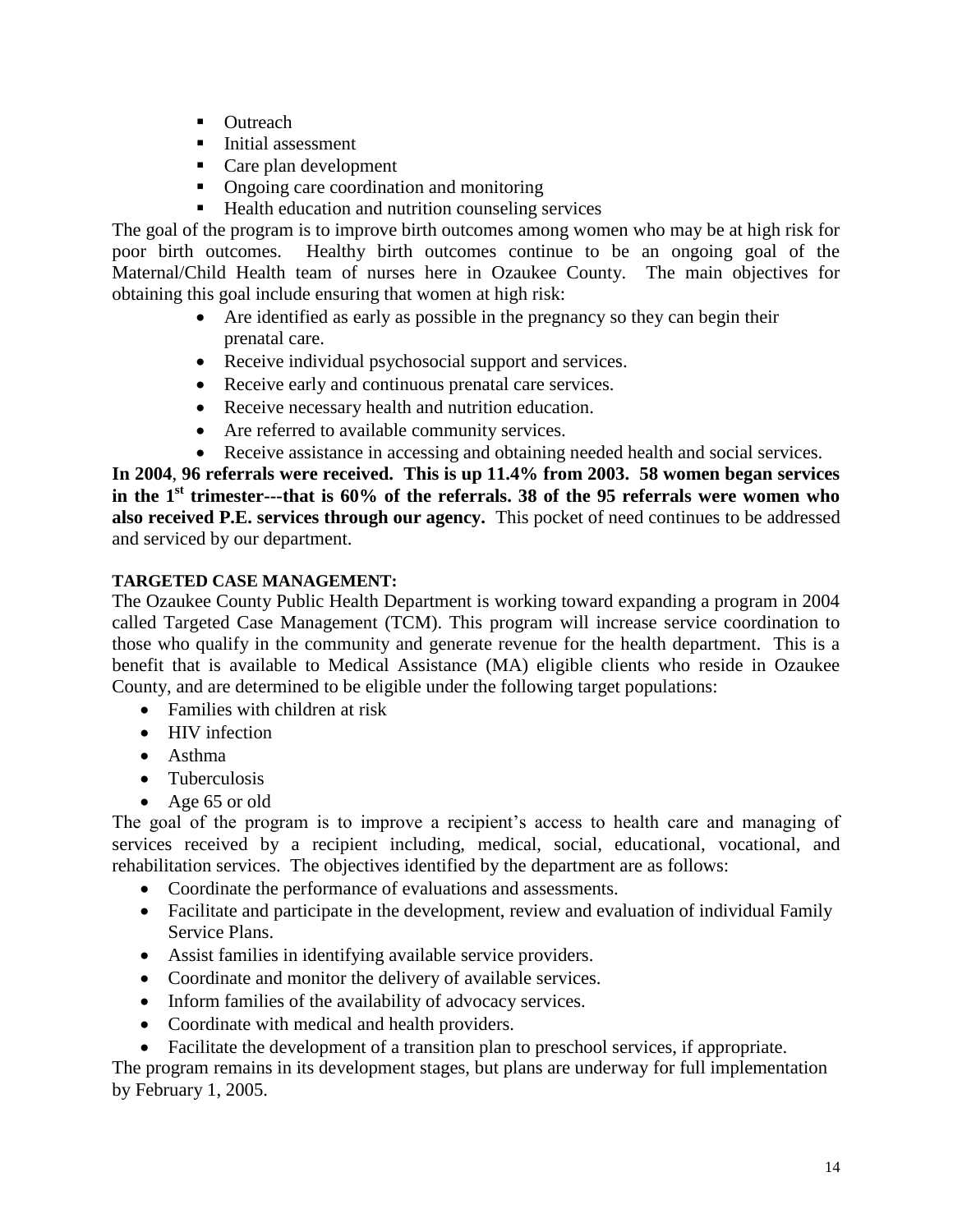#### **SCHOOL SCREENING SERVICES**: **(Exhibit II and III) Hearing and Vision:**

Hearing and vision screening programs are conducted from September through February of the school year. Rechecks for vision and hearing are done onsite when initial screenings indicate a possible problem. When indicated, referrals are then made to physicians. In 2004- 2005, our Health Screening Technician performed all hearing and vision screenings, allowing the public health nurses to address other growing responsibilities.

Wisconsin passed a law in 2002-2003 academic year, stating children entering kindergarten in Wisconsin public schools will be encouraged to undergo a vision examination by a optometrist or eye evaluation by a physician.

VISION USA—The Wisconsin Project provides free eye exams to eligible children age 18 and under from low-income working families who have no vision health insurance. Services are donated by volunteer optometrists and may be limited in some areas. Applications are available at schools and our public health office. Eligibility requirements must be met to qualify.

#### **Scoliosis:**

Students screened for scoliosis are boys in the 8th grade and girls in the 6th and 7th grades. Students are screened for scoliosis (curvature of the spine) and certain other spinal curvature problems. A Board Certified Orthopedists who specializes in scoliosis rechecks students suspected of having spinal curvature. M.D Rotter and M.D Major volunteer their time and services. Public health nurses will follow up after a referral is made to assure the child has received medical care.

The Scoliosis Program's brochures and procedures are reviewed and updated yearly to provide current educational material and improved screening technique.

During the 2004 school year, 1,832 children were screened for spine curvature. The referral rate to the health care provider is approximately 1%. The following summarizes the 2004 school year:

Total NumberChildrenScreened 1,238 Total Number Children Rescreened 71 Total Number Children Referred 14

#### **WIC: (Women, Infants and Children)**

 WIC is a Supplemental Nutrition Program that provides food vouchers and education to women, infants and children who exhibit a nutritional risk and are financially eligible. A grant from the State of Wisconsin fully funds this program.

 In 2004 the Ozaukee County WIC Program served an average of 354 participants each month. The number of food packages issued this year was 4246. The following is a breakdown by percentages of clients per program category:

31 % were women (either pregnant, or postpartum)

33% were infants under one year

36% were children ages one to five

WIC foods available with vouchers include milk, eggs, natural fruit juices, cheese, iron fortified cereals, peanut butter and infant formula. Ozaukee County has 12 contracted vendors where clients can redeem their vouchers. In 2004, WIC drafts generated \$210,572.00.

 Each participant receives a nutrition and health assessment at each 6-month certification. Lead screening and needed immunizations are offered at each visit. This year again, flu vaccine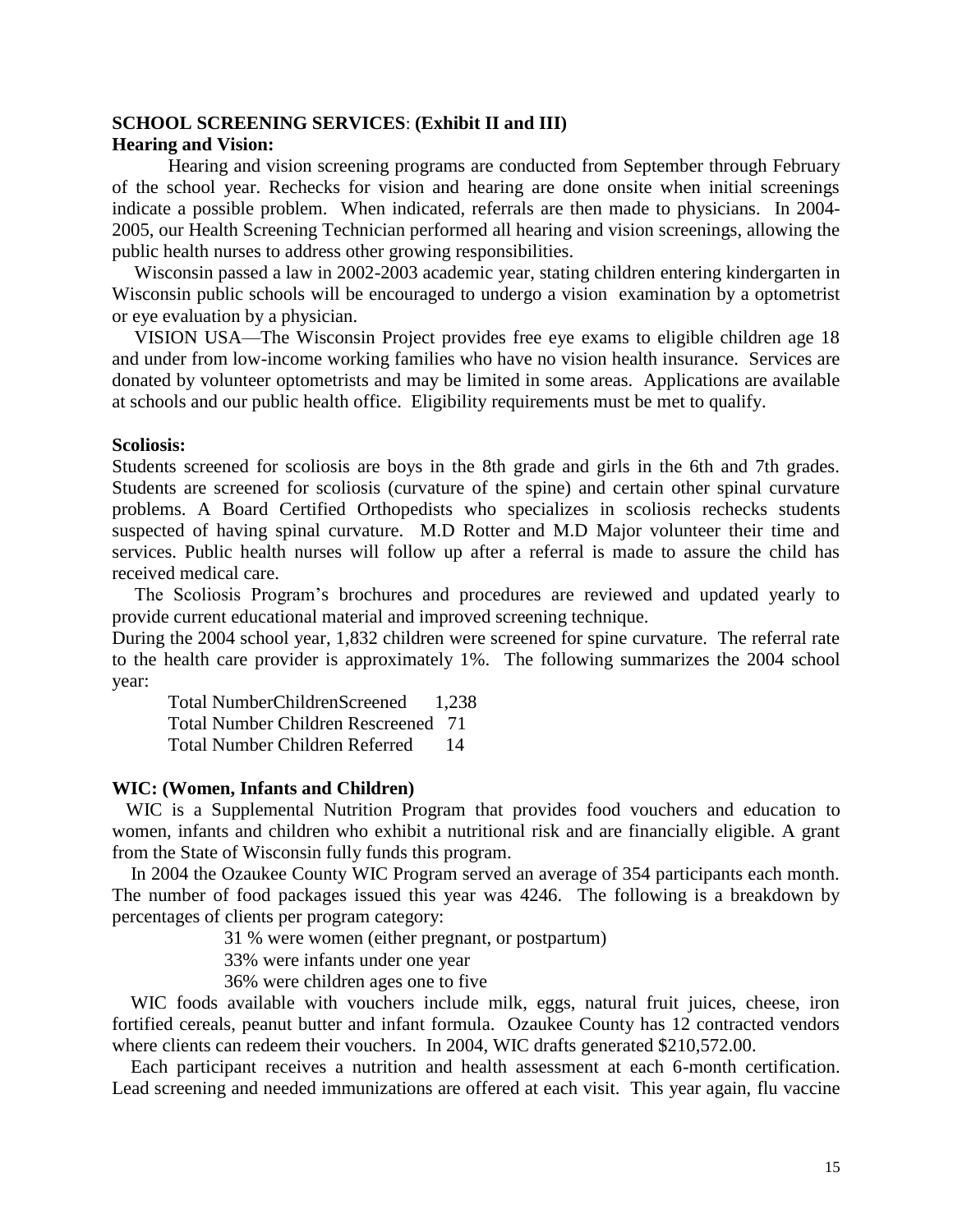was offered to eligible clients after their WIC visit. A public health nurse offers to assess every pregnant woman participating in WIC and educates her pregnancy/parenting issues along with information on available community resources. In 2004, there were 70 women assessed and offered services. Breastfeeding continues to be recommended as the best nutrition for each pregnant participant's baby after delivery. This year, WIC was able to meet its goal to have more postpartum mothers continue to breastfeed after returning to work. We developed a protocol to inform all pregnant women of the availability of breast pumps through the WIC Program. Early postpartum contact to evaluate success, along with evaluation of the need for a breast pump, helped with the continuation of breastfeeding.

 This year the Farmers Market Nutrition Program was again offered in our WIC program. Its major goal is to increase the choice and consumption of fresh fruits and vegetables. WIC participants also have a greater awareness of the local Farmers Markets and utilized this resource more than last year. This year we had 18 farmers accepting drafts at the various markets.

#### **HEALTHY CHILD WELLNESS CLINIC:**

 This program is designed to assist families with children between 0 and 18 years old, living in Ozaukee County who have no medical insurance, insurance that does not cover well child checkups, insurance with high deductibles and/or high out–of-pocket costs or families with a low income who do not qualify for Medicaid or BadgerCare. Families can be assisted in signing up for Medicaid or BadgerCare.

 In 2004, 36 families utilized our well child services. Fifteen new clients from 10 new families were served with a total of 66 office visits provided. The health department receives clients from a variety of sources including WIC, school programs, immunization program, friends/family, and St. Mary's Ozaukee Free Clinic for adults. We offer special thanks to our volunteer physicians who offered their services at our 7 scheduled clinics in 2004: Dr. Daniel Hagerman, Dr. Beth Hagen. Dr. Carol Estill, and Dr. Lorraine Gauthier.

#### **A healthy child clinic visit is designed to:**

- $\blacktriangleright$  keep the child healthy and up-to-date with immunizations against many childhood diseases.
- allow parents to ask questions and to discuss concerns about their child's overall health.
- give the doctor and parents the chance to talk about child safety and developmental issues.
- help identify health problems or growth and development delays and assist in referring children for additional services.

#### **Services Offered**

- Physicals provided by volunteer Pediatric, Family Practice, and General Practice physicians.
- $\blacktriangleright$  Child health history review
- Screening and assessment of physical, dental, growth and development, and nutritional needs
- Hemoglobin (blood Iron) for children 1-18 years old and lead screening for age 6 months through 5 years
- $\blacktriangleright$  Hearing and vision screening
- Immunizations are available and given as needed
- Counseling on illness prevention, good nutrition, injury prevention, parenting and discipline are offered.
- **EXECUTE:** Referrals will be made to other professional services as needed
- Clinics are held 6 to 8 times a year at the Health Department and services are provided by appointment.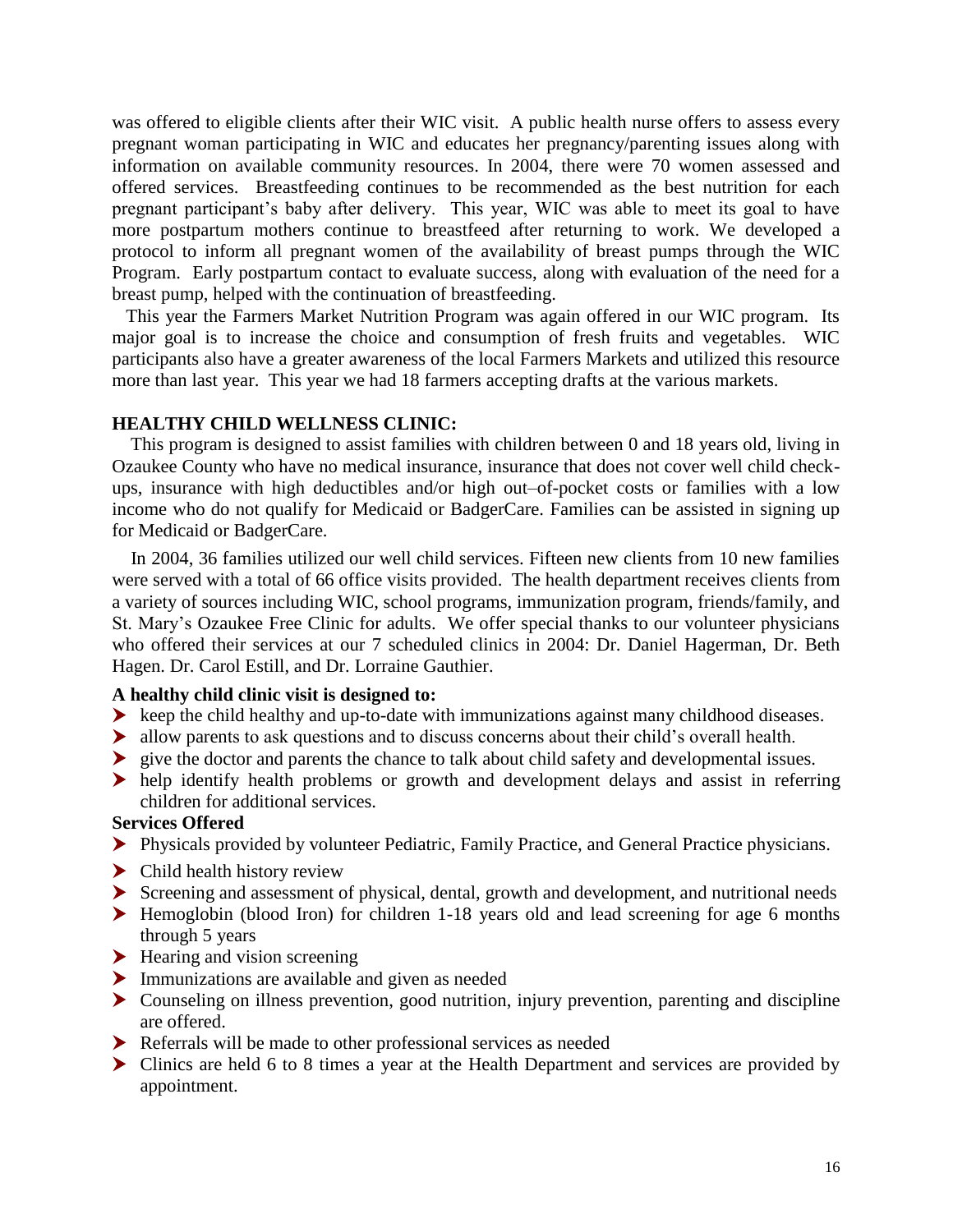**Well Child Service Providers:** Physician services are provided voluntarily through St. Mary's Hospital Ozaukee and other area physician groups. Nursing services, immunizations, hemoglobin and lead tests are provided by the Ozaukee County Public Health Department. A one-time amount of money was given to the program for medication vouchers for children through a community donation from the Mequon Thiensville Junior Women's Club. The Port Apothecary-Port Washington and Ye Olde Pharmacy – Cedarburg have agreed to accept the medication vouchers for prescriptions provided by our volunteer physicians.

# CHRONIC DISEASE AND INJURY PREVENTION

Chapter 255 and HFS  $140(1)(a)(4)$ 

#### **Childhood Injury Prevention:**

The Ozaukee County Public Health Department is also represented on the Southeast Wisconsin Safe Kids Coalition. This is a four county coalition created to reduce unintentional childhood injuries through educational, technical, policy and advocacy initiatives. Ozaukee, Waukesha, Milwaukee and Washington counties participate together to provide the educational and community programs to reduce injuries and mortalities to children. This year our agency participated in several activities coordinated by Safe Kids such as car seat checks, smoke alarm education, safety towns, and water safety programs for preschoolers held in our public libraries.

#### **Cardiovascular Risk Reduction/Blood Pressure Control Program:**

Heart disease is the #1 cause of death in Ozaukee County and the United States. High blood pressure (hypertension) is a major risk factor for both heart attacks and strokes. Screening programs can identify people with hypertension who were unaware of their problem.

The Ozaukee County Public Health Department conducts 5 FREE blood pressure screenings every month at different Ozaukee County locations – Cedarburg, Grafton, Mequon, Thiensville and Port Washington. In 2004, FREE blood pressure screenings were also conducted at Breakfast on the Farm, the Senior Conference, and the Ozaukee County Fair as part of our Adult Health Screening program.

Participants receive a pamphlet explaining what their blood pressure means, what action they need to take and lifestyle modifications to lower blood pressure.

In 2004, 1,555\* people participated in the Blood Pressure Screening program and 146 were referred for follow-up medical care. (\*Corrected from the earlier published Executive Summary report)

#### **Adult Health Screening: (Exhibit IV)**

Focusing on prevention of chronic health problems, the Ozaukee County Public Health Department provides screenings for blood pressure, near vision, distance vision, visual field analysis, hearing, diabetes, total cholesterol and HDL (good) cholesterol.

Both public and private screening programs are conducted. Each site determines which screenings to offer.

In 2004, public screening sites included Manchester Mall  $(3<sup>rd</sup>$  Tuesday of every month), Ozaukee County Administration Center, St. Paul's Church in Grafton, Cedarburg Fire Department's "Safety Day".

Ozaukee County businesses are invited to conduct Adult Health Screening clinics at their worksite. In 2004, 7 businesses offered these clinics to their employees.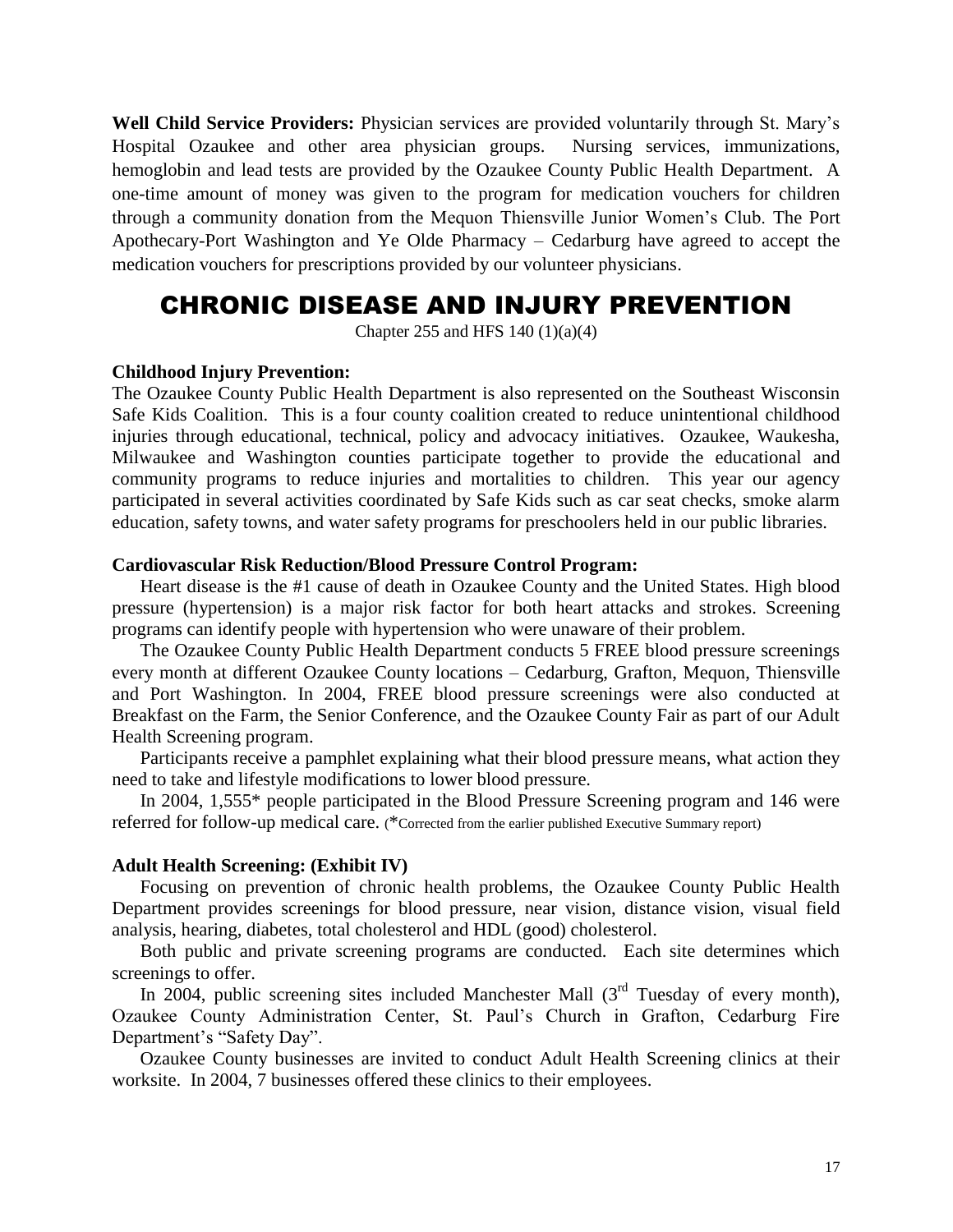Counseling by a Public Health Nurse is an integral part of every screening. All participants are given their screening results, informed whether results are normal or not, and instructed what to do about abnormal results.

In 2004, a total of 1,696 people were screened and counseled and 433 of them were referred for follow-up medical care.

#### **2004 Consolidated Grant – Prevention Program Objective:**

This year's objective was to have either a worksite or public venue purchase a Public Access Defibrillator and make it available for public use.

Public Access Defibrillators (PADs) are Automatic External Defibrillators available for public use by trained lay-people. They do save lives! If you would like more information about Public Access Defibrillators, you can get a PAD PowerPoint presentation from the Health Department.

Ozaukee County purchased 4 PADs. Two are located in the Justice Center and two are located in the Administration Center.

#### **WISCONSIN WELL WOMEN:**

The Wisconsin Well Woman Program (WWWP), a state and federally funded program, helps low income, uninsured, and underserved women gain access to lifesaving screenings for early detection of breast and cervical cancer. Deaths from these diseases occur disproportionately among women who are uninsured and underinsured. The program provides both screening and diagnostic services, including clinical breast exam, mammograms, pap tests, surgical consultation and diagnostic testing for women whose screening outcome is abnormal. The WWWP coordinator provides case management services to ensure that women are screened at appropriate intervals, access appropriate diagnostic services and receive medical treatment as needed. Women who are screened through WWW P who are diagnosed with breast or cervical cancer are eligible for full Medicaid coverage for treating the condition. This includes all Medicaid mandated and optional services. In 2002, one Ozaukee county woman was diagnosed with breast cancer and continues to receive Well Woman Medicaid benefits. The WWWP also pays for selected screenings and diagnostic tests related to depression, domestic abuse, high blood pressure, cholesterol levels, and osteoporosis.

Eligible women are enrolled through the Ozaukee County WWWP program coordinator. The screening program focuses on women who are 35 through 64 years old with a household income at or below 250% of the current poverty level. The priority of the mammography component of the program is to screen women ages 50 –64. By federal mandate 75% of women receiving mammograms through WWWP must be 50-64 years old. In 2003, 75 Ozaukee county women were enrolled in WWWP. 52 women received mammograms and 11 needed follow-up studies for abnormal results. 43 Pap and pelvic exams were performed, two had abnormal results and needed further evaluation.

The Ozaukee 100 Breast cancer-screening program encourages 100% of women in Ozaukee County to have routine breast cancer screenings. The Ozaukee 100 fund provides financial assistance for women who need mammography screening, and follow-up testing for breast related concerns and who lack resources to pay for these services. The work of the coalition is supported by donations to the Ozaukee 100 fund. In 2003, twenty-four women received 42 breast related services.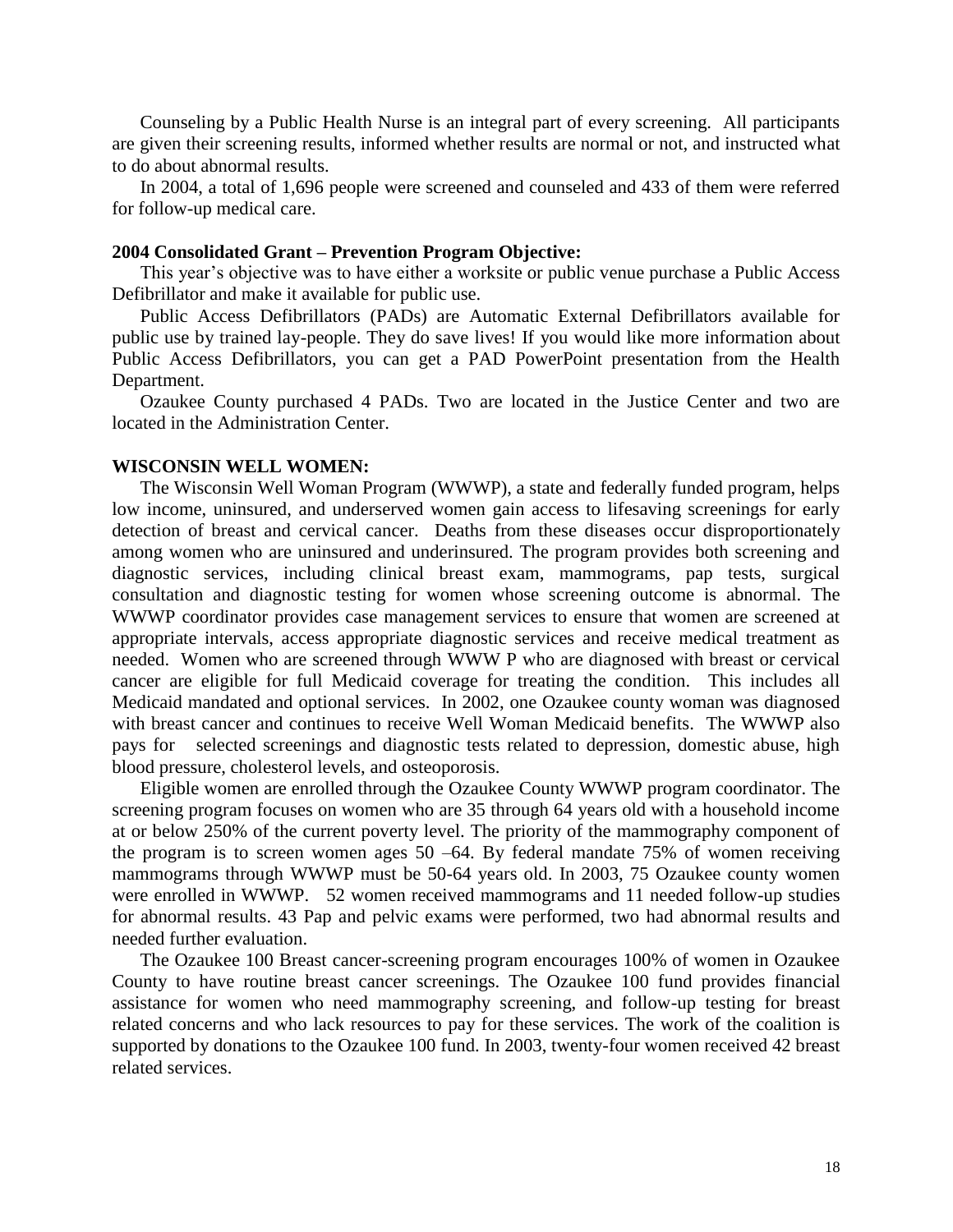#### **TOBACCO INITIATIVE:**

The Ozaukee County Smoke Free Coalition ceased existence after December 31, 2003, due to state budget cuts. The 2004 tobacco funds were reduced and seven health departments in the southeast region lost their funds to continue a tobacco coalition and a coalition coordinator.

A separate grant for youth tobacco education was received by our Health Department and sub-contracted to the Ozaukee Council, Inc. This grant objective was met in working with a group of John Long Middle School  $8<sup>th</sup>$  grade students. Both the Ozaukee Council and the Health Department will continue to address the Board of Health's appointed health priority, to reduce tobacco use and second hand tobacco exposure. Public Health clients are counseled on the negative effects of tobacco smoking and exposure to environmental smoke at the health departments Adult Health Screenings, WIC and with our Maternal Child Health population.

The Health Department maintains representation on the Ozaukee County ATOD Prevention Consortium, which has greatly increased its activity in 2004. Meetings changed from quarterly to monthly and members from many more avenues of our community are in attendance to meet requirements for a new federal grant. This grant is from the Federal Drug-Free Communities Support Program, is worth \$86,933.00, and its goal is to reduce or eliminate substance use by youth and eventually reduce use by adults.

# **ENVIRONMENTAL HEALTH SERVICES Chapter 254 of the Wisconsin Public Health Statutes**

#### **Environmental Health Specialists (EHS):**

 This year the Environmental Health Specialist addressed over 749 citizen environmental concerns, a 33% increase over 2003. These concerns included issues of housing and home safety, lead, indoor air quality (mold), food safety, drinking, pond and beach water quality, pest and animal control, sewage, solid and hazardous waste, radon, asbestos, west nile virus, occupational health, and emergency preparedness.

 Many of the duties of the EHS have included providing consultation to citizens and staff on environmental issues, investigation of potential human health hazards, writing press releases, maintaining aspects of the department website, presenting monthly reports to the Ozaukee County Board of Health, grant writing, assisting nursing staff with the follow up and investigation of food and waterborne disease outbreaks, and program development and administration.

#### **Ozaukee County Housing Initiative: (OCHI)**

 In 2004, the Health department signed a fee for services contract with the Ozaukee County Housing Initiative. The Health department contracted to conduct field inspections and administer a federally funded housing rehab program for area homeowners and rental property owners. To date, approximately one half of the federal dollars allocated to this program have been committed in projects in Ozaukee County.

 Other duties of the EHS have included creating news articles and public service announcements, participating in educational workshops, career days and committee membership. The EHS is a member of the following committees: the WDNR Beach Advisory Workgroup, the Health Department Emergency Planning Committee, and the OCHI Applicant Review Board.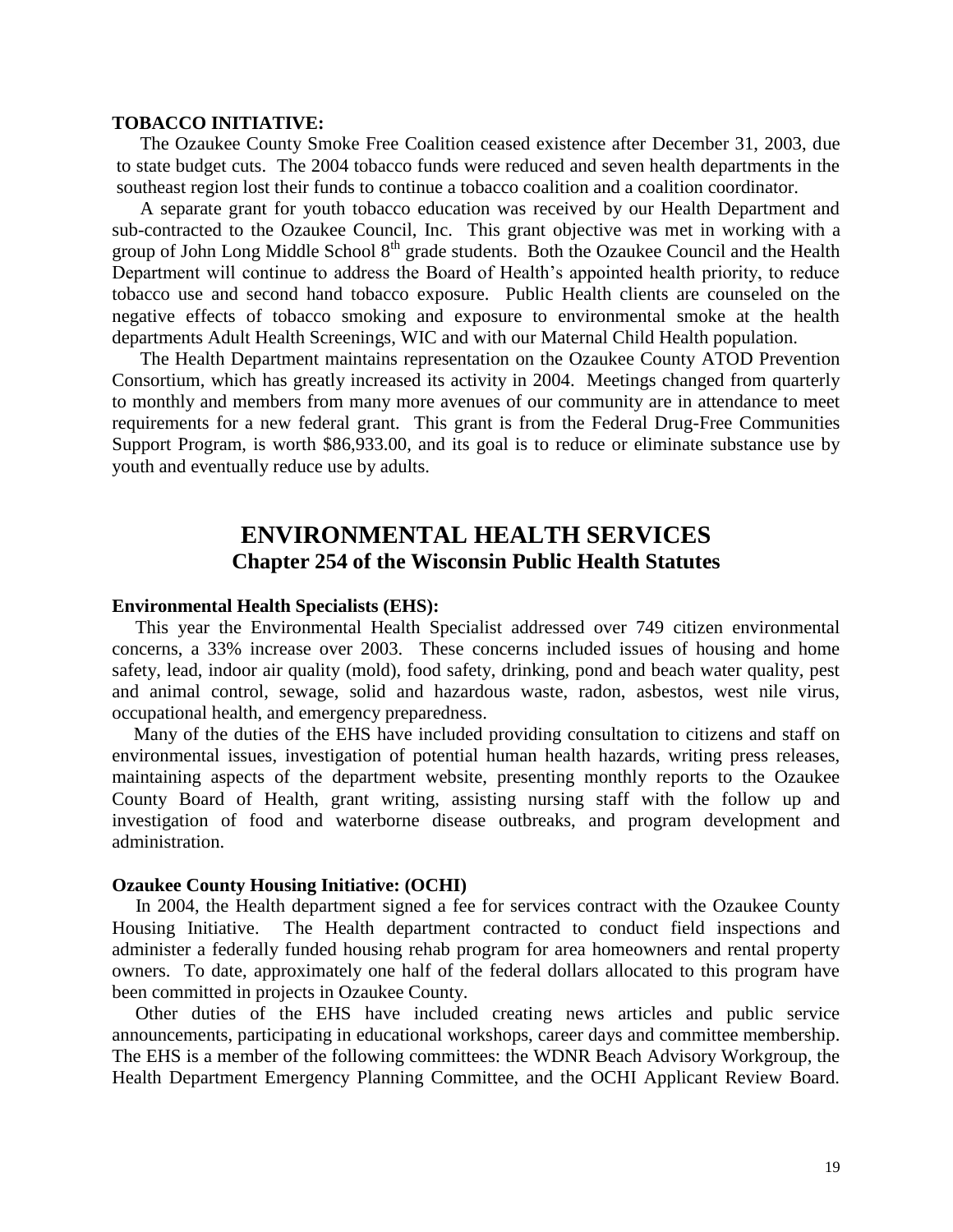The EHS continues to be a member of the County Emergency Management Level B Hazardous Materials Team.

#### **Beach Testing:**

 From May through September the EHS assisted the health department with a beach monitoring program in Port Washington and at Harrington State Park. The health department teamed with city officials to sample and test the waters for a pathogenic indicator (E. coli) from Thursday through Monday. In 2004, the beach program was reduced to 15 weeks of beach sampling. The EHS regularly attended DNR Beach Advisory Workgroup meetings to discuss and share information relative to administration of this field program and reported to the Board of Health via a beach season summary.

 The table below contains a numerical summary of the number of closures and 'poor' advisories for each beach combination and the **total percent** of the sampling time that those beach combinations were under **both closed and 'poor'** advisory for **2003 and 2004.**

| Hyw D & Harr north Beach   Harr south & Cedar Beach   Upper Lake Park Beach |                                                      |     |                           |           |  |       |                        |  |
|-----------------------------------------------------------------------------|------------------------------------------------------|-----|---------------------------|-----------|--|-------|------------------------|--|
|                                                                             | $\begin{array}{cccc} 2003 & 8/21 & 38\% \end{array}$ |     | $\frac{12003}{9/26}$ 35 % |           |  |       | $12003$ $11/26$ $42\%$ |  |
| 2004                                                                        | 6/18                                                 | 32% | 2004                      | 8/17 33 % |  | 12004 | 8/18 35%               |  |

#### **CO Grant: (Carbon Monoxide)**

 The EHS provided assistance to the health department by writing a grant that would provide local fire departments with updated information and training on carbon monoxide hazards in residential settings. Also as a consequence of this same grant, the health department received carbon monoxide testing equipment and supplies. Coupons were made available for residents to redeem money off to purchase Carbon Monoxide detectors at Home Depot. Six area fire departments scheduled and received a two-hour block of instruction.

#### **(WNV) West Nile Virus Surveillance:**

 As a follow-up to the state 2002 WNV bird surveillance activities which indicated that virus infected birds were present in Ozaukee County, the EHS coordinated a county-wide mosquito surveillance program in 2003. Our 2003 surveillance results showed a higher concentration of mosquitoes in Mequon. As a result, in 2004, our surveillance efforts focused in Mequon. For a 16-week period from June through September, participating public properties were monitored for adult mosquito and larvae populations, so as to confirm information on what species were present in Mequon and in what relative numbers. These insects were also tested for the presence of the WNV. The Marshfield Clinic provided laboratory support for these surveillance activities. The 2004 mosquito surveillance results, along with suggestions for future abatement, were presented to the Board of Health and are scheduled for presentation to Mequon municipal officials and citizens in January of 2005.

#### **Childhood Lead:**

 The health department continues its effort to reduce childhood lead exposure and to identify children that have been lead poisoned. The department provides free blood lead screening to children ages six months to less than six years at WIC, primary care clinics, and upon request. The total number of children screened in the county in 2004 was 401. This department screened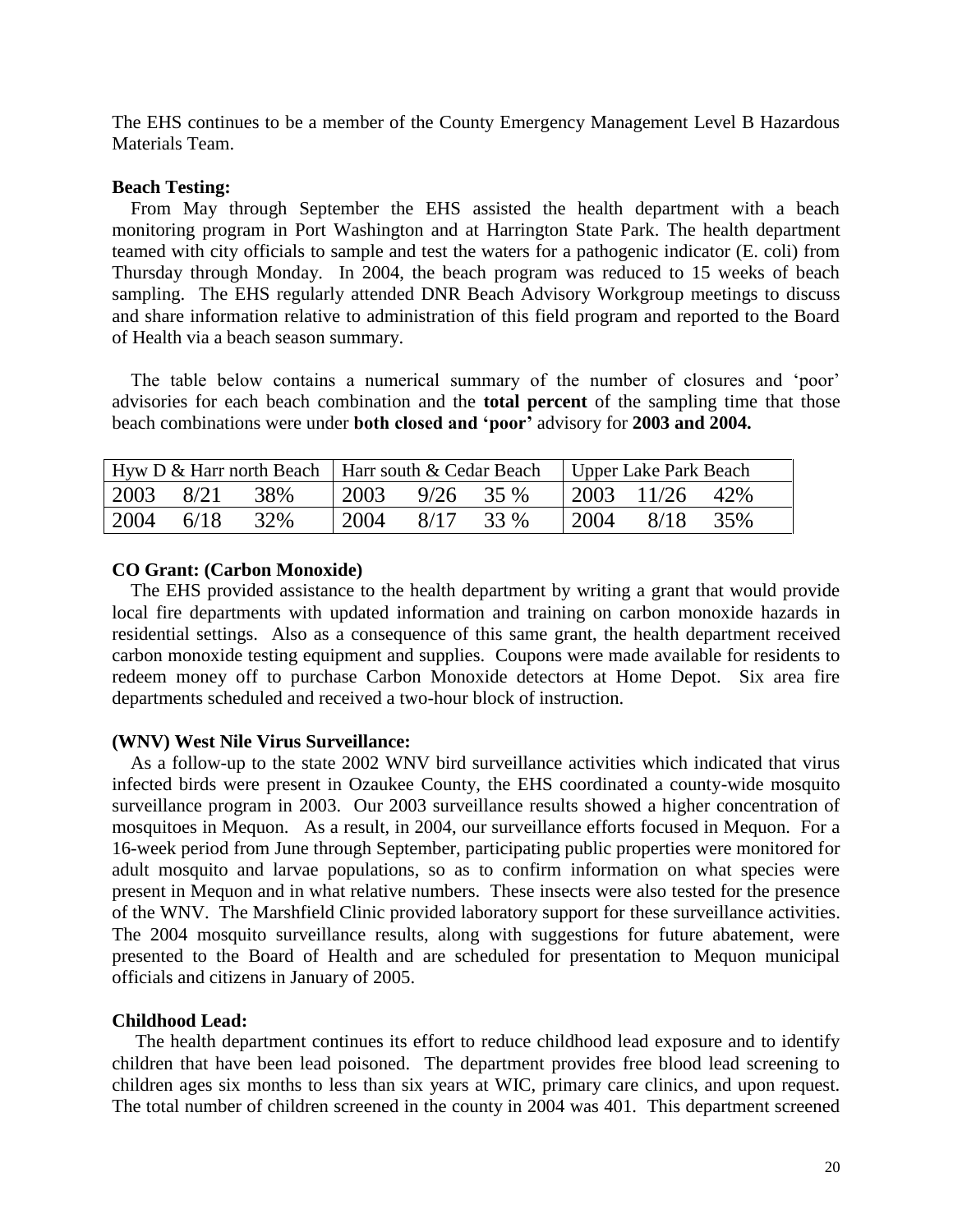40 children or 10% of that total. Of the total number of children screened, four cases or less than 1% had levels of blood lead that would be a serious health concern. In all cases, PHN's and EHS's work jointly to provide both information and services. Families are provided counseling on proper nutrition and lead hazard reduction techniques. The department provides a no-cost HEPA vacuum to parents for use in the home. Case management by a Public Health Nurse is provided when necessary, as per state protocol. The EHS conducts home risk assessments, which include lead inspection and the collection of lead samples. This year Wisconsin Division of Health grant funding provided for homeowner training in lead safe working techniques. A free PowerPoint presentation entitled 'Home Health Hazards' was offered to area citizens at the Mequon MATC campus.

#### **Bioterrorism:**

 In September of 2003, the health department hired an additional full-time Environmental Health Specialist (EHS). Fifty percent of one Environmental Health Specialist's salary is funded by bioterrorism dollars. This EHS functions in coordinating the department's efforts for homeland security issues, which include bioterrorism and other related man-made or natural emergency response type activities. Besides assisting in on-going environmental health activities that the department now provides, this EHS is a representative on the Quad-Counties Consortium, a mutual aid organization including staff from Ozaukee, Washington, Sheboygan, and Fond du Lac counties. This involvement will foster communication between departments of county government, encourage the sharing of local resources, and coordinate area training events.

 Ozaukee County, along with Fond du Lac, Washington, and Sheboygan counties, make up the Quad Counties Consortia (QCC), which is one of 12 consortia in Wisconsin organized to prepare for bioterrorism or other disasters. Representatives from the four counties meet monthly to discuss and coordinate plans for various man-made or natural disasters.

 As part of our preparation, we are constructing plans to effectively vaccinate all of Ozaukee County in a limited period of time in the event of a smallpox or flu epidemic. This may involve vaccinating 84,000 people over the course of four or five days. To this end, we have worked with different organizations and partners that would be needed in an undertaking this large mass vaccination clinic plan, including, schools, bus companies, law enforcement, hospitals and volunteer groups. We have chosen tentative locations for registration and vaccination sites that would be used during a mass vaccination clinic. This Mass Vaccination Plan includes mapping of site locations, tours of the proposed facilities, agreements with facility managers, and appendices that contain the details for job descriptions, lists of supplies needed, contact numbers and other emergency information. The plan will be modified as new information and new requirements are revealed.

 This year Ozaukee County, in cooperation with the Quad County Consortium (QCC), continued the process of testing and refining that plan by participating in tabletop exercises. These exercises allow us to walk through possible scenarios with our staff and partners to see where our plans need to be adjusted. The Health Department also purchased equipment and supplies that can be used when disaster strikes.

 We have set up off-work communication networks consisting of phone trees, pager numbers and emergency contact numbers. Both the Health Department and the QCC networks were successfully tested for 24/7 responses this year and will continue to be tested on an annual basis.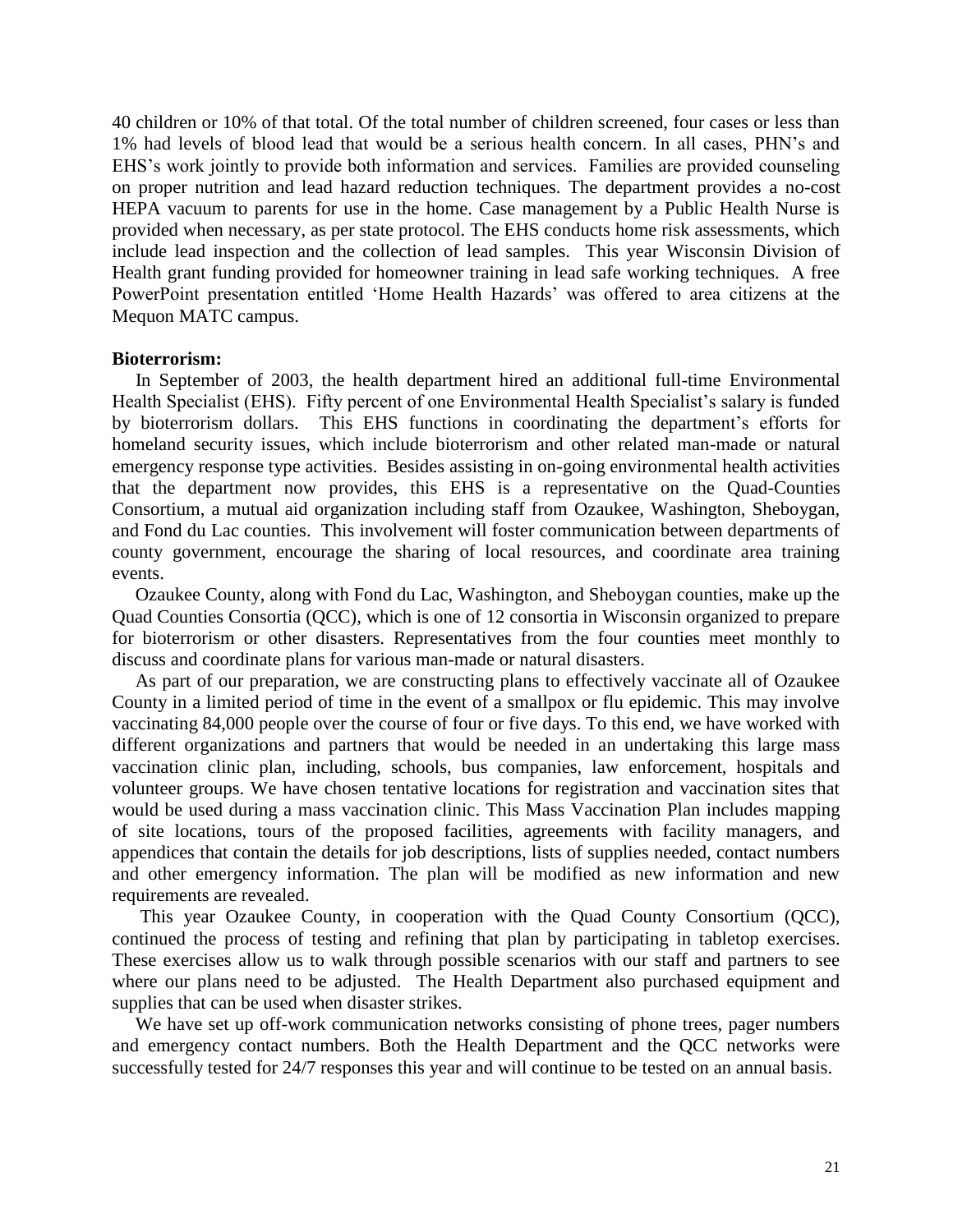Health Department staff continued their training related to bioterrorism subjects this year, including

- Incident Command System
- Epidemiology investigations
- HazMat activities
- Disaster preparedness
- Identification of methamphetamine labs
- Procedures for packing and shipping bio-samples to the State Lab of Hygiene.

# PUBLIC HEALTH NURSING AND HEALTH PROMOTION

Wisconsin Public Health Statutes 251.04(8); 251.05(2)(a); 253.06; and HFS 140.04(1)(a); and 140.04(1)(c)

#### **Community Assessment 2004:**

The Wisconsin Division of Public Health directs each county health department to perform a community assessment every 5 years. In 2003, the third health study was completed for Ozaukee County. After the 2003 Community Health Survey results where completed, our Board of Health added an additional (fifth) health priority to the original four priorities selected after the 2002 community health study. The five health priorities for Ozaukee County are listed below:

- o Decrease overweight or obese adults and children.
- o Decrease alcohol and drug use.
- o Decrease tobacco use and environmental tobacco exposure.
- o Increase preventive health screenings.
- o Increase presence of Carbon Monoxide detectors in homes.

Aurora Healthcare conducted the 2003 Community Health Survey through grant procurement. Forty communities in the southeast region were surveyed through the grant. These surveys are pursuant to the Wisconsin Division of Health's priority, "Healthiest Wisconsin 2010". The Ozaukee County studies were conducted by JVK Research to gather information on the health practices and health-related behavioral risks of residents. The 2003 survey can be viewed via this link on our web page:

[http://www.aurorahealthcare.org/yourhealth/comm-health-reports/art/ozaukee.pdf.](http://www.aurorahealthcare.org/yourhealth/comm-health-reports/art/ozaukee.pdf)

Many of our public health grant objectives negotiated with the Wisconsin Division of Health are based on the five priorities selected by the Ozaukee County Board of Health.

The Ozaukee Health Initiative (OHI) is a group of county and community members who also review the health survey results, forward information to the Board of Health, and monitor community activity relating to the five health priorities. Through this Community Assessment process, the OHI has evaluated other communities and ascertained how they addressed awareness of their health priorities. Our goal is to increase community awareness of the Ozaukee County Health Priorities.

#### **Migrant Health:**

The Migrant Health program addresses health needs of migrant workers and their families. Approximately 150 Latino workers and their families came from southern Texas to work at the Lakeside Foods cannery in Belgium and their produce freezing plant in Random Lake. Most workers live in one of the two "migrant camps" in Belgium during their five-month stay in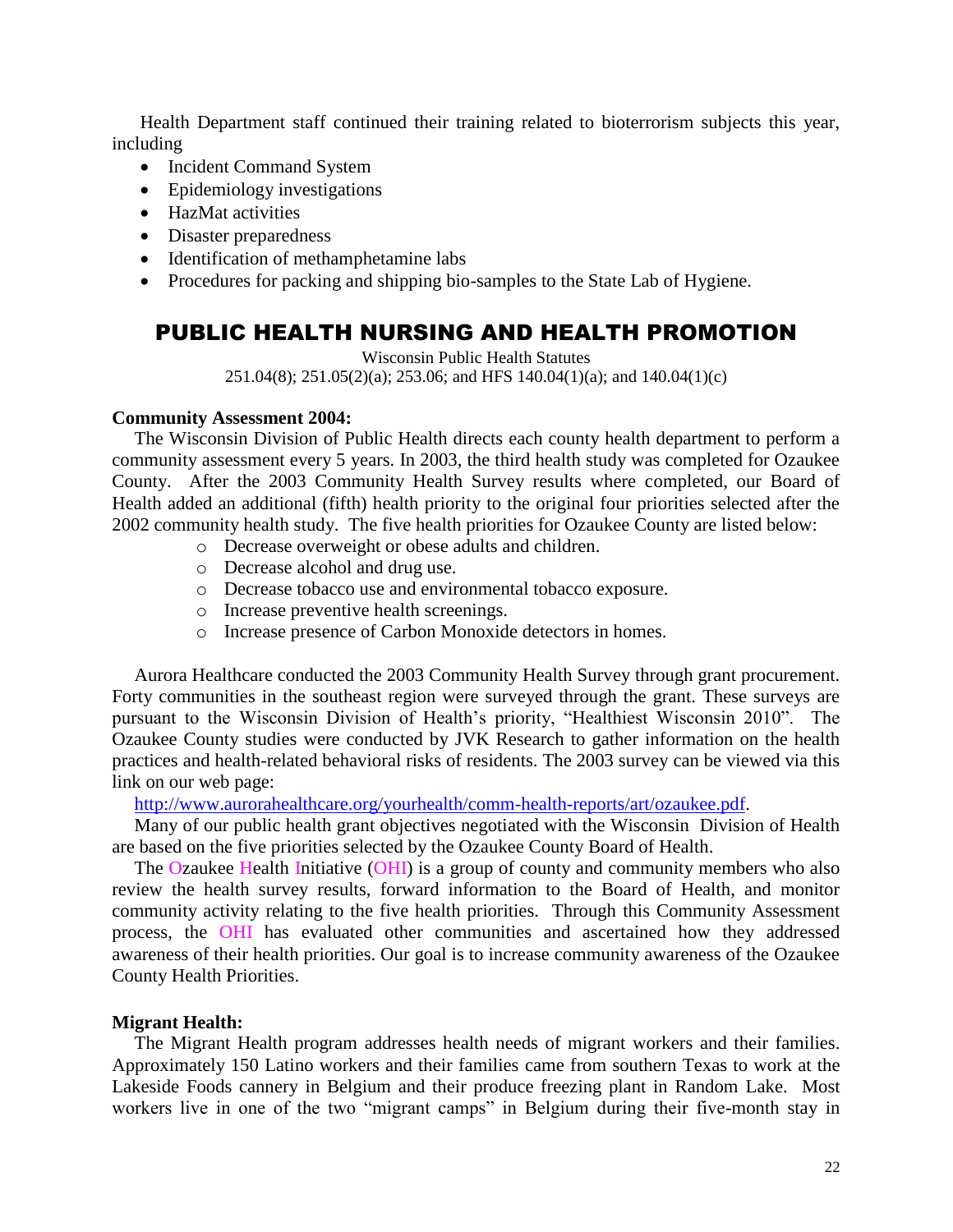Wisconsin. They have low annual incomes; often have no health insurance, and minimal routine or preventive health care. Public health nursing services provided to the migrant population includes health teaching, communicable disease follow-up, assistance with scheduling medical care appointments and coordination of care with other community agencies. There is a federally funded program for migrant workers outpatient health needs administered through Family Health Medical and Dental Center in Wautoma, WI. Public health nurses assist migrant workers to access providers who participate in a discounted voucher reimbursement program with this clinic. Primary care, specialty care, diagnostic testing, dental care, prescription medication, and many more outpatient healthcare needs are coordinated through a public health nurse for the migrant workers. State program immunizations and WIC services are also provided through the Health Department.

Once again this year, we would like to give special thanks to the following primary care providers who have been very generous in meeting the migrant worker's needs in Ozaukee County and participate in the voucher program with Family Health Medical Clinic in Wautoma:

- $\triangleright$  Dr. Celestino Perez and office staff.
- Dr. Salvador del Rosario and office staff
- Dr. Raymond Bauer and Greenlane Family Practice staff.

Without the caring and assistance of these community partners, the Migrant Health Program would suffer, being unable to meet the immediate health needs of these workers and their families.

#### **Nursing Student Preceptor Program:**

The public health department participates in providing public health clinical experiences to nursing students. The public health department has contracts with seven colleges and universities of nursing. Twenty- seven senior nursing students from Concordia University participated in the immunization clinics in 2004. Two nursing students from Columbia College of Nursing had their fall semester clinical experience at the health department. One Concordia BSN completion student participated in the preceptor program this fall.

#### **HOME CARE PROGRAM: (Exhibit V)**

Our homecare agency is state licensed and available to all eligible Ozaukee County residents who need assistance in their home. We provide skilled nursing, bath service and medication management that is reimbursed by private pay (sliding scale for low income residents) or private insurance and also provide personal care services reimbursed by Medicaid. Our Home Care Program serves those community residents who would otherwise be underserved or forced into a nursing home environment earlier than they wish.

Our unique approach to homecare service is holistic and provides quality health care that assist our clients in maintaining their independence through evaluation of the client's environmental, physiological and psychological needs. We work closely with the client's support systems to assure a safe home environment. Our mission is to improve and/or maintain our client's health through skilled intervention, personal care assistance, ongoing education and exploration of community resources.

The Ozaukee County Department of Social Services, who has a Personal Care Only agency, contracts with our department for a full time RN to supervise their Personal Care Workers.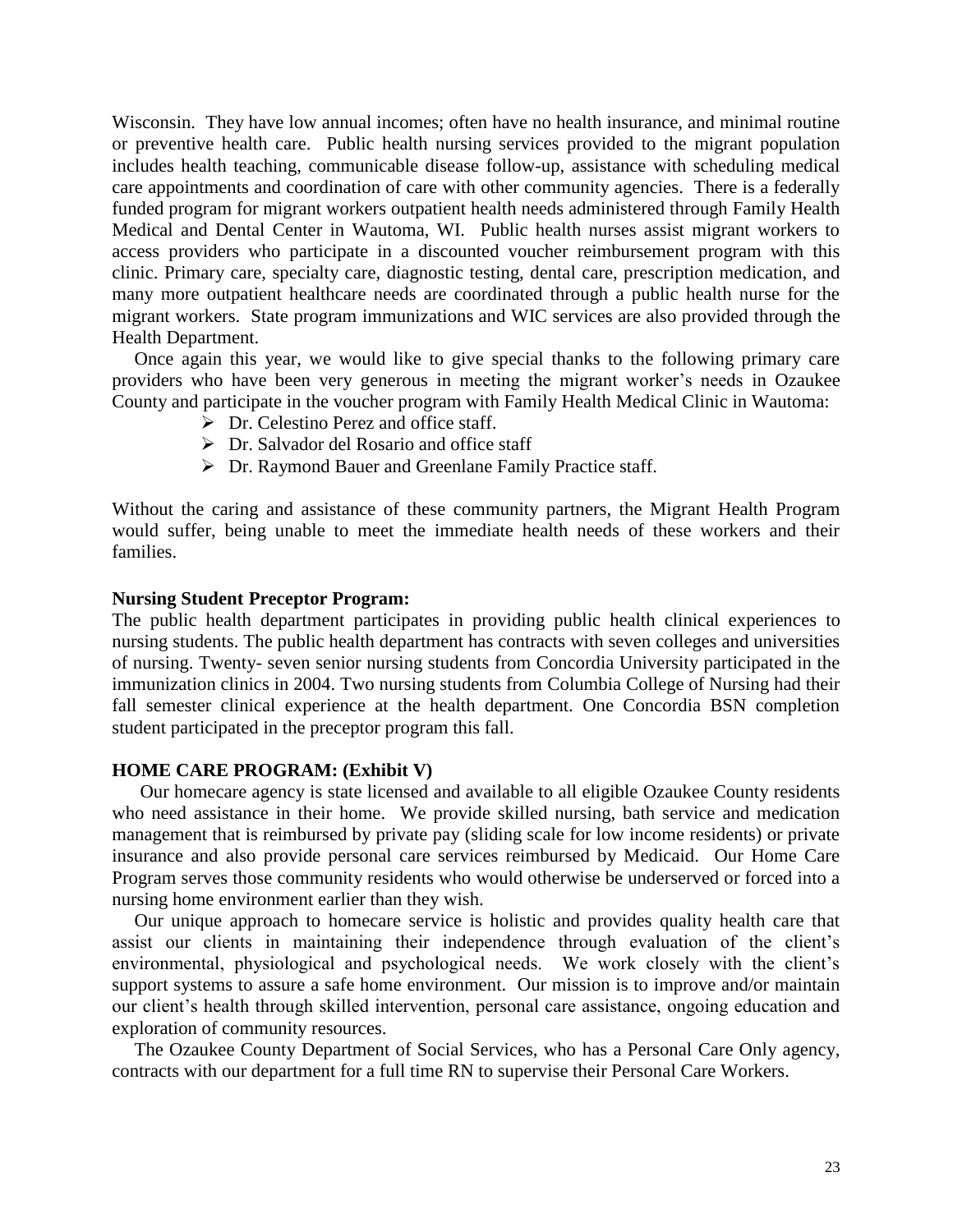Our department continues to outreach to community members and partners in an effort to increase awareness of our program. Board of Health approval was received to increase the fee scale for home care effective September 1, 2004. This revenue helps to support the home care program.

#### **Volunteers:**

A difference was made in 2004 by our dedicated and caring volunteers. Our department program benefited greatly from the numerous hours and talents of our many volunteers. In 2004, 405 volunteers donated 868 hours of service to the school hearing, vision, and scoliosis screening programs. Fifteen volunteers donated 319 hours at our blood pressure and adult health screenings; 2 volunteers donated 20 hours to our Wisconsin Well Woman Program activities; two volunteers donated 240 hours to our Children with Special Health Care Needs program and 16 volunteers donated 190 hours of service at our monthly immunization and flu/pneumonia clinics. Four physicians donated a total of 24 hours at our Healthy Child Wellness Clinics and two physicians donated 12 hours at our scoliosis re-screens. Volunteers provided a total of 1,601 hours of service.

The Volunteer program is coordinated by a clerical staff member with the help of the public health nurses. The individual program managers train and supervise the many volunteers.

In spring the health department sponsors an annual Volunteer Luncheon to show our appreciation to our volunteers for all their hours of service. Their dedication enables our department to provide valuable services to the citizens of Ozaukee County.

#### **WEB page:** [www.co.ozaukee.wi.us/departments/PublicHealth/index.html](http://www.co.ozaukee.wi.us/departments/PublicHealth/index.html)

The health department maintains current information and links for health issues on their web page.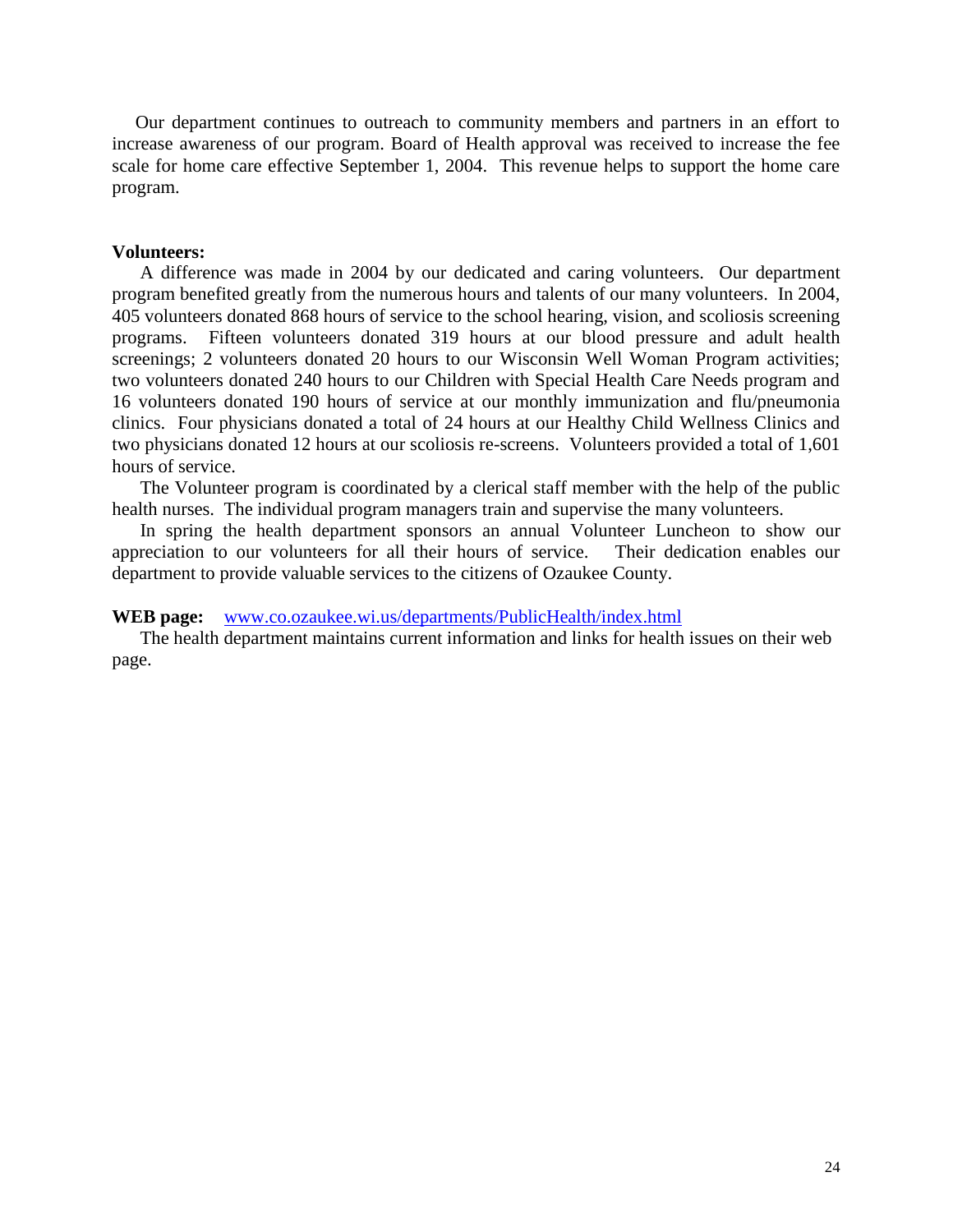# **CHARTS AND EXHIBITS Exhibit I**

# **2004 COMMUNICABLE DISEASE STATISTICS-OZAUKEE COUNTY**

| <b>REPORTABLE DISEASES-</b><br><b>DIAGNOSED CASES</b> |                | Fred./Belg. Port/Sauk. | Grafton |                | <b>Cedarburg Meg./Thien</b> | <b>Total 2004</b> | <b>Total 2003</b> |
|-------------------------------------------------------|----------------|------------------------|---------|----------------|-----------------------------|-------------------|-------------------|
| Blastomycosis                                         |                |                        |         |                |                             | O                 | 0                 |
| Campylobacter                                         | $\overline{3}$ | 10                     | 1       | 3              | 9                           | 26                | 17                |
| Cryptosporidium                                       |                |                        |         | 1              | 1                           | $\overline{c}$    | 2                 |
| E. Coli 0157                                          |                |                        |         |                |                             |                   |                   |
| Encephalitis                                          |                |                        |         |                |                             |                   | 0                 |
| Giardia                                               |                | 1                      | 1       | 1              | 4                           |                   | 6                 |
| Haemophilus influenza B                               |                |                        |         |                |                             | 1                 |                   |
| <b>Hepatitis A</b>                                    |                |                        |         |                | $\overline{c}$              | 3                 | 2                 |
| <b>Hepatitis B</b>                                    | 1              | 1                      | 3       | 3              | 1                           | 9                 |                   |
| Hepatitis C                                           | $\overline{2}$ | 13                     |         | $\overline{2}$ | 11                          | 35                | 35                |
| H.I.V.                                                |                |                        |         |                |                             | $\overline{c}$    | 0                 |
| Legionairres                                          |                |                        |         |                | 1                           | 3                 |                   |
| Listeria                                              |                |                        | 1       |                |                             | 1                 | O                 |
| Lyme Disease                                          |                | 1                      |         |                |                             | 1                 |                   |
| <b>Measles</b>                                        |                |                        |         |                |                             | 0                 | O                 |
| Meningitis                                            | 1              | 1                      |         |                | 1                           | 3                 |                   |
| <b>Mumps</b>                                          |                |                        |         |                |                             | 0                 | 0                 |
| Mycobacterial disease (non-<br>tubercular)            |                | 3                      | 4       | 3              | 3                           | 13                | 16                |
| Ova & Parasites (misc.)                               |                |                        |         |                |                             | 1                 |                   |
| Pertussis (See separate<br>statistics)                | 4              | 25                     | 17      | 15             | 39                          | 100               |                   |
| Rubella                                               |                |                        |         |                |                             | 0                 | 0                 |
| Salmonella                                            |                | $\overline{c}$         | 4       | 3              | 9                           | 19                | 22                |
| STD's:<br>Chlamydia                                   | 7              | 17                     | 6       | 13             | 13                          | 56                | 22                |
| Gonorrhea                                             |                | $\overline{c}$         | 4       |                | 3                           | 9                 | 6                 |
| <b>Genital Herpes</b>                                 | 1              | 4                      | 14      | 3              | 9                           | 31                | 12                |
| Syphillis                                             |                |                        |         | $\overline{2}$ |                             | $\overline{2}$    | 0                 |
| Shigella                                              |                | 1                      |         |                | 1                           | 4                 | $\overline{c}$    |
| Strep A (invasive)                                    |                |                        |         |                |                             | $\overline{c}$    | 3                 |
| Strep B (invasive)                                    | 1              | $\overline{c}$         |         |                | 1                           | 4                 | 3                 |
| Strep Pneumo. (invasive)                              |                | 4                      | 1       | $\overline{3}$ | 4                           | 12                | 5                 |
| Toxic shock syndrome                                  |                |                        |         |                |                             | 0                 |                   |
| Tuberculosis-Active disease                           |                | 1                      |         | $\mathbf{1}$   | 1                           | 3                 | 3                 |
| Tuberculosis-Latent infection<br>(non-contagious)     |                | 3                      | 1       | 1              | $\overline{2}$              | 7                 | 8                 |
| <b>West Nile Virus</b>                                |                |                        |         |                |                             | $\overline{0}$    | $\mathbf{1}$      |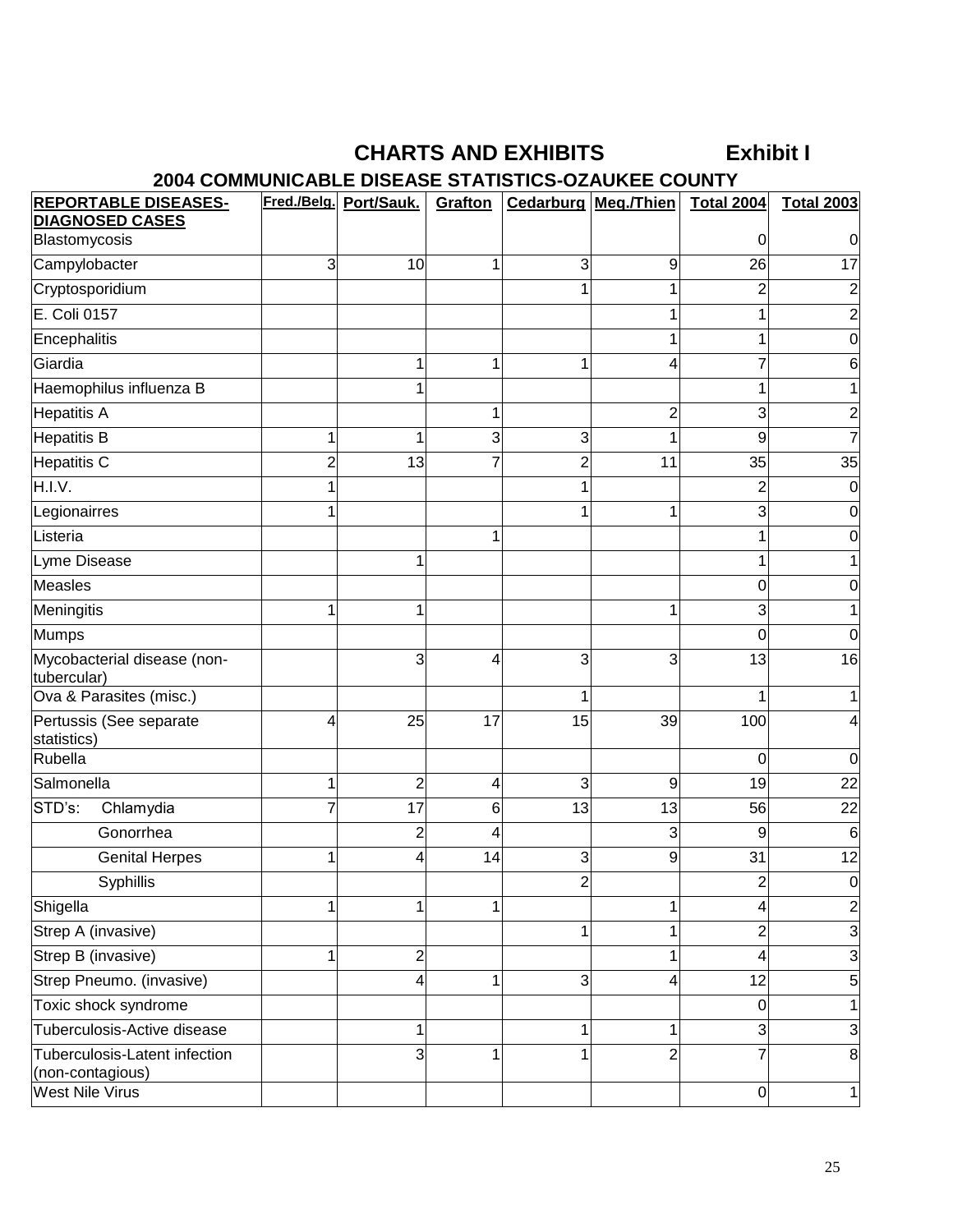| Sub-total                                                                                       | 24                      | 92             | 66             | 58           | 118                         | 358               | 184               |
|-------------------------------------------------------------------------------------------------|-------------------------|----------------|----------------|--------------|-----------------------------|-------------------|-------------------|
|                                                                                                 | Fred./Belg.             | Port/Sauk.     | Grafton        |              | <b>Cedarburg Meg./Thien</b> | <b>Total 2004</b> | <b>Total 2003</b> |
| <b>MISCELLANEOUS</b><br><b>REPORTABLE DISEASES:</b>                                             |                         |                |                |              |                             |                   |                   |
| <b>Cat Scratch Disease</b>                                                                      |                         |                | 1              |              |                             | 1                 | 0                 |
| <b>Pontiac Fever</b>                                                                            |                         |                | 1              |              |                             | 1                 | 0                 |
| Rabies-animal (bat tested<br>positive)                                                          | 1                       |                |                |              |                             |                   | 0                 |
| Sub-total                                                                                       |                         | $\bf{0}$       |                | $\Omega$     | $\Omega$                    |                   | $\Omega$          |
|                                                                                                 | Fred./Belg.             | Port/Sauk.     | <b>Grafton</b> |              | Cedarburg Meg./Thien        | <b>Total 2004</b> | <b>Total 2003</b> |
| <b>DISEASE EXPOSURES-</b><br><b>FOLLOW-UPS</b><br>(listed by location of index<br>case patient) |                         |                |                |              |                             |                   |                   |
| Chlamydia-exposures to<br>chlamydia                                                             | $\overline{2}$          | 2              | $\overline{c}$ |              | 1                           | 7                 | *                 |
| Foodborne illness-exposures to<br>foodborne illness                                             |                         |                | 6              |              |                             | 6                 | $\star$           |
| Pertussis-exposures to pertussis                                                                | 46                      | 283            | 258            | 188          | 479                         | 1254              | *                 |
| Tuberculosis-exposures to<br>tuberculosis                                                       |                         | 1              |                | 10           | 11                          | 22                | *                 |
| Sub-total                                                                                       | 48                      | 286            | 266            | 198          | 491                         | 1289              | $\star$           |
| <b>DISEASE INVESTIGATION</b><br><b>ONLY-NOT CONFIRMED</b>                                       | Fred./Belg.             | Port/Sauk.     | <b>Grafton</b> |              | <b>Cedarburg Meg./Thien</b> | <b>Total 2004</b> | <b>Total 2003</b> |
| Foodborne illness                                                                               | 1                       | 3              | $\overline{2}$ | 1            |                             | 7                 | *                 |
| <b>Mumps</b>                                                                                    | 1                       |                |                |              | 1                           | 2                 | *                 |
| Pertussis                                                                                       |                         | 4              | 2              | 1            | 3                           | 10                | *                 |
| Sub-total                                                                                       | $\overline{\mathbf{2}}$ | $\overline{7}$ | 4              | $\mathbf{2}$ | 4                           | 19                | $\star$           |
|                                                                                                 |                         |                |                |              |                             |                   |                   |
| <b>TOTAL:</b>                                                                                   | 75                      | 385            | 338            | 258          | 613                         | 1669              | 184               |

\*-Not previously tallied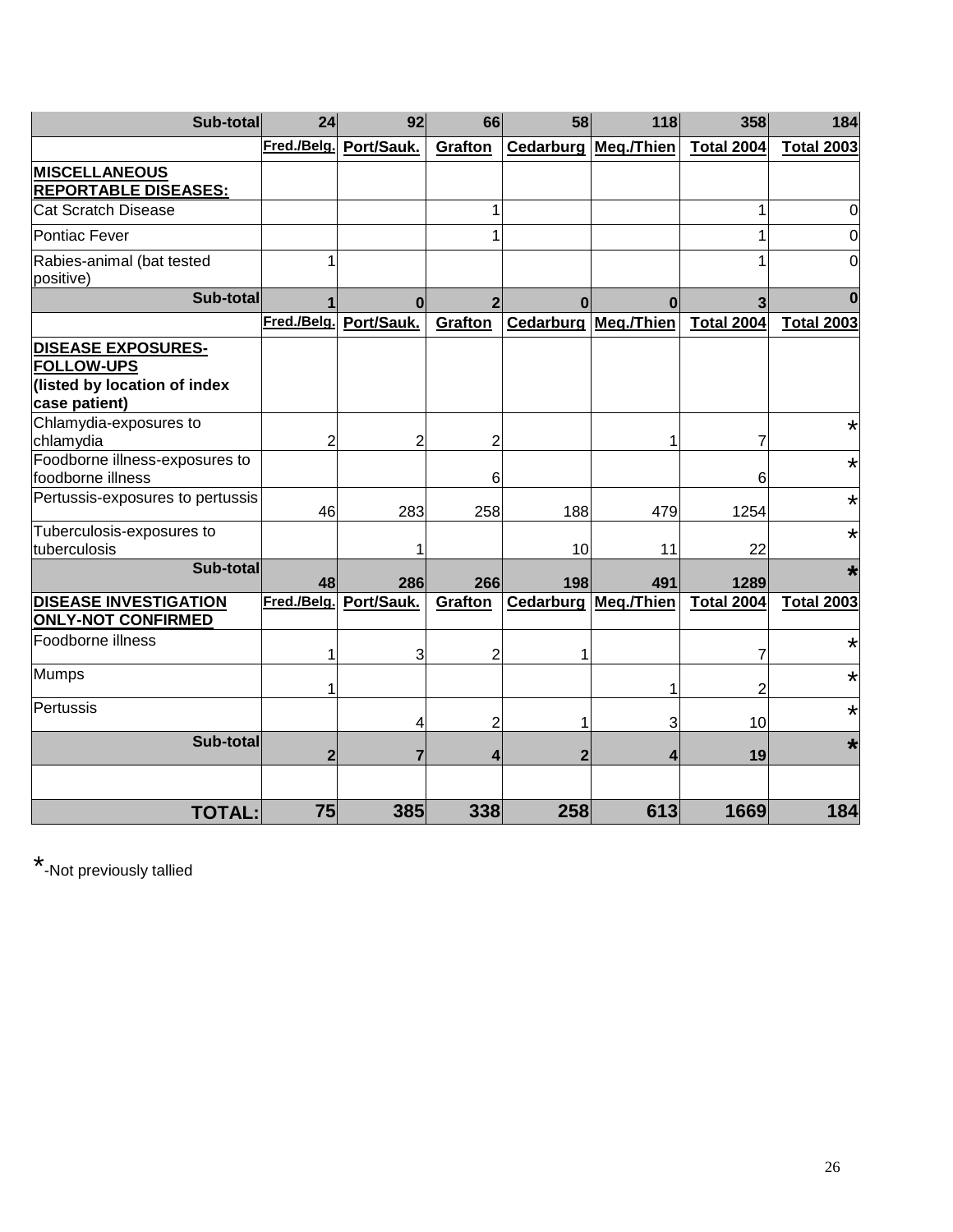# *OAUKEE COUNTY*

| FALL 2004 HEARING SCREENING STATISTICS | <b>Exhibit II</b> |                   |                 |                                        |                                |
|----------------------------------------|-------------------|-------------------|-----------------|----------------------------------------|--------------------------------|
| <b>NUMBER OF</b><br><b>STUDENTS</b>    | <b>SCREENED</b>   | <b>RESCREENED</b> | <b>REFERRED</b> | <b>TREATMENT</b><br><b>RECOMMENDED</b> | <b>COMMENTS</b>                |
|                                        |                   |                   |                 |                                        |                                |
| DAY CARE                               |                   |                   |                 |                                        | Screening in<br>Spring 2005    |
| <b>PRESCHOOL</b>                       |                   |                   |                 |                                        | Screening in<br>Spring 2005    |
| <b>ECH</b>                             | 74                | 3                 | $\mathbf 0$     | $\mathbf 0$                            | "Early Childhood<br>Screening" |
| 3K                                     | 95                | 15                | $\overline{2}$  | $\overline{0}$                         |                                |
| 4K                                     | 322               | 26                | 9               | $\overline{2}$                         |                                |
| 5K                                     | 818               | 77                | 17              | 1                                      |                                |
| $\overline{1}$                         | 860               | 59                | 23              | $6\phantom{1}$                         |                                |
| $\overline{2}$                         | 836               | 54                | 20              | 6                                      |                                |
| 3                                      | 841               | 41                | 11              | 1                                      |                                |
| $\overline{\mathcal{A}}$               | 56                | 8                 | 1               | $\mathbf 0$                            |                                |
| 5                                      | 24                | $6\phantom{1}$    | $\overline{2}$  | $\mathbf 0$                            |                                |
| $6\phantom{1}$                         | 29                | 5                 | $\mathbf{1}$    | $\overline{0}$                         |                                |
| $\overline{7}$                         | 25                | $\overline{4}$    | $\mathbf 0$     | $\overline{0}$                         |                                |
| $\overline{8}$                         | 29                | 1                 | $\overline{0}$  | $\overline{0}$                         |                                |
| <b>TOTAL</b>                           | 4009              | 299               | 87              | 16                                     |                                |

### **KEY**

 "Screened" - HST will use total enrollment for each grade, subtracting absentees.

"Re-screened"- HST will record number re-screened at return visits.

"Referred" - HST will record number of referral letters sent to parents.

 "Treatment Recommended" – HST will record number of children who returned a response (from referral letter) indicating any treatment recommendations or already under care of a doctor.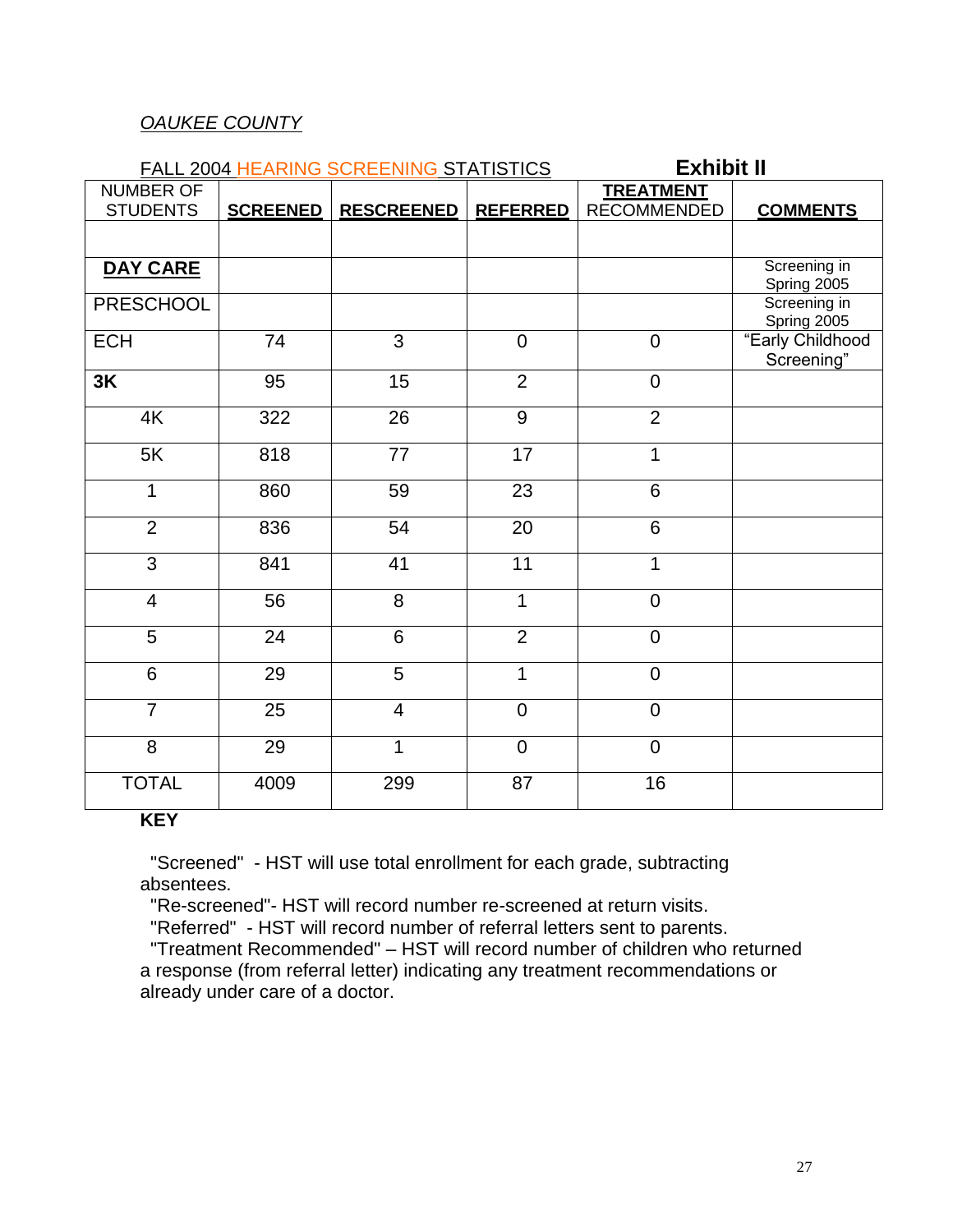|                                     |                 | <b>FALL 2004 VISION SCREENING STATISTICS</b> | <b>Exhibit III</b> |                                            |                             |  |  |
|-------------------------------------|-----------------|----------------------------------------------|--------------------|--------------------------------------------|-----------------------------|--|--|
| <b>NUMBER OF</b><br><b>STUDENTS</b> | <b>SCREENED</b> | <b>RE-SCREENED</b>                           | <b>REFERRED</b>    | <b>TREATMENT</b><br><b>RECOMMENDE</b><br>D | <b>COMMENTS</b>             |  |  |
|                                     |                 |                                              |                    |                                            |                             |  |  |
| <b>ECH</b>                          | 70              | 8                                            | 9                  | 1                                          | "Early Childhood Screening" |  |  |
| 3K                                  | 115             | 15                                           | $6\phantom{1}6$    | 1                                          |                             |  |  |
| 4K                                  | 359             | 34                                           | 16                 | 6                                          |                             |  |  |
| 5K                                  | 840             | 125                                          | 60                 | 8                                          |                             |  |  |
|                                     | 889             | 61                                           | 43                 | 6                                          |                             |  |  |
| $\overline{2}$                      | 864             | 62                                           | 35                 | 1                                          |                             |  |  |
| 3                                   | 870             | 76                                           | 44                 | $\overline{7}$                             |                             |  |  |
| 4                                   | 932             | 95                                           | 57                 | 8                                          |                             |  |  |
| 5                                   | 844             | 119                                          | 80                 | 12                                         |                             |  |  |
| 6                                   | 1013            | 81                                           | 51                 | 8                                          |                             |  |  |
| 7                                   | 1018            | 99                                           | 60                 | 5                                          |                             |  |  |
| 8                                   | 1038            | 119                                          | 67                 | $\overline{2}$                             |                             |  |  |
| 9                                   |                 |                                              |                    |                                            |                             |  |  |
| 10                                  |                 |                                              |                    |                                            |                             |  |  |
| 11                                  |                 |                                              |                    |                                            |                             |  |  |
| 12                                  |                 |                                              |                    |                                            |                             |  |  |
| <b>TOTAL</b>                        | 8852            | 894                                          | 528                | 65                                         |                             |  |  |

### **KEY**

"Screened" - HST will use total enrollment for each grade, subtracting absentees.

"Re-screened"- HST will record number re-screened at return visits.

"Referred" - HST will record number of referral letters sent to parents.

 "Treatment Recommended" – HST will record number of children who returned a response (from referral letter) indicating any treatment recommendations or already under care of a doctor.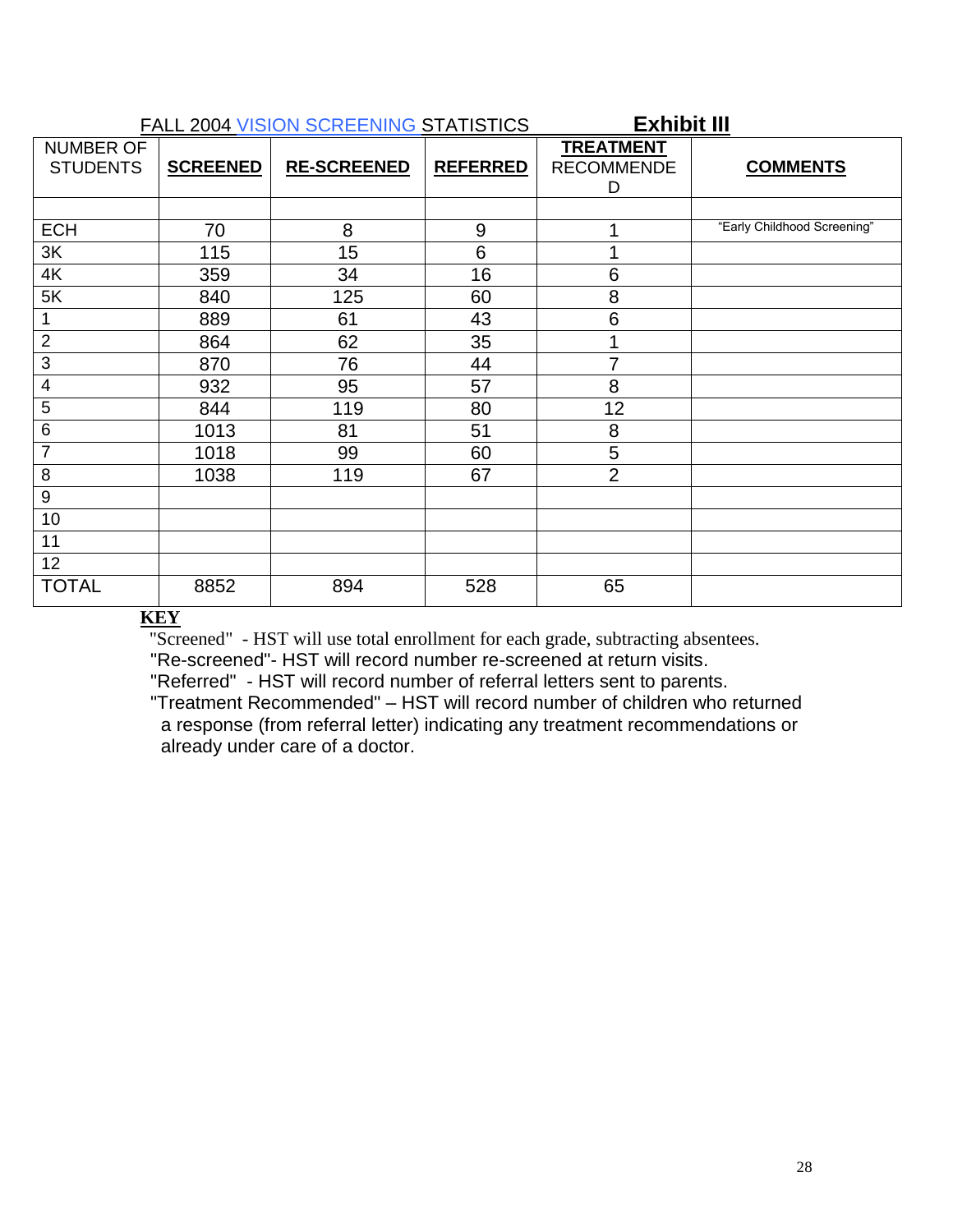# **ADULT HEALTH SCREENING STATISTICS Exhibit IV**

|               |    |              | <b>Blood</b> |                | Vision risk     |                 | <b>Distance</b> |                 |        | Near          |                               | Visual     |         |     |                                 |    |                 |                 |        |                 |                |        |          |       |  |
|---------------|----|--------------|--------------|----------------|-----------------|-----------------|-----------------|-----------------|--------|---------------|-------------------------------|------------|---------|-----|---------------------------------|----|-----------------|-----------------|--------|-----------------|----------------|--------|----------|-------|--|
| Age           |    | Sex Screened |              | Pressure       | Factors         |                 | Vision          |                 |        | Vision        |                               | Field test | Hearing |     | Cholesterol                     |    | <b>HDL</b>      |                 |        | <b>Diabetes</b> |                | Anemia | Pneum Td |       |  |
|               |    |              | <b>SCR</b>   | <b>REF</b>     | <b>SCR</b>      | <b>REF</b>      | SCR REF         |                 |        |               |                               |            |         |     | SCR REF SCR REF SCR REF SCR REF |    | SCR REF SCR REF |                 |        |                 | <b>SCR REF</b> |        | given    | given |  |
|               |    |              |              |                |                 |                 |                 |                 |        |               |                               |            |         |     |                                 |    |                 |                 |        |                 |                |        |          |       |  |
| 18-29         | M  | 65           | 59           | 1              | 54              | 10              | 48              | $5\overline{)}$ | 48     | 3             | 48                            |            |         |     | 12                              |    | 12              | $\vert 4 \vert$ | 12     |                 |                |        |          |       |  |
|               |    | 34           | 30           |                | 24              | 10              | 22              | 2               | 22     | 2             | 21                            |            |         |     | 11                              |    | 11              |                 | 11     |                 |                |        |          |       |  |
| 30-44         | M  | 139          | 119          | 4              | 98              | 31              | 77              | 5 <sup>1</sup>  | 77     | 4             | 76                            |            |         |     | 70                              | 11 | 70              | 21              | 70     | $\overline{3}$  |                |        |          |       |  |
|               |    | 99           | 83           | 2              | 59              | 15              | 42              | 3               | 42     | $\frac{4}{ }$ | 42                            |            |         |     | 36                              |    | 36              | 6               | 36     |                 |                |        |          |       |  |
| 45-54         | M  | 111          | 91           | $\overline{3}$ | 51              | 15              | 31              | 4               | 31     | 11            | 30                            |            |         |     | 49                              | 15 | 49              | 22              | 49     |                 |                |        |          |       |  |
|               | F  | 113          | 93           | 4              | 40              | $5\overline{)}$ | 22              | 3               | 22     | 7             | 23                            |            |         |     | 41                              | 9  | 41              | 5               | 42     | 2               |                |        |          |       |  |
| 55-64         | M  | 108          | 97           | 7              | 22              | 8               | 13              | $\overline{2}$  | 13     | 41            | 14                            |            |         |     | 33                              | 9  | 33              | 8               | 33     |                 |                |        |          |       |  |
|               |    | 219          | 204          | 18             | 36              | 10              | 15              | $\overline{2}$  | 15     | 7             | 15                            |            |         |     | 63                              | 20 | 63              | 9               | 63     | 5               |                |        |          |       |  |
| 65-74         | M  | 152          | 146          | 13             | 20              | $\overline{3}$  | 8               |                 | 8      |               | 7                             |            |         |     | 28                              |    | 28              | 14              | 28     | 3               |                |        |          |       |  |
|               | IF | 227          | 216          | 24             | 15 <sub>l</sub> | 5 <sup>1</sup>  | 11              | 4               | 11     | 4             | 11                            | 3          |         |     | 30                              |    | 30              | 3               | 30     |                 |                |        |          |       |  |
| $75+$         | M  | 157          | 137          | 19             | 6               |                 | $\overline{3}$  |                 | 3      | 2             | 3                             |            |         |     | 11                              |    | 11              | 3 <sup>l</sup>  | 11     |                 |                |        |          |       |  |
|               |    | 272          | 265          | 50             | 14              | 1               | 6               | $\overline{2}$  | 6      | 3             | 5                             |            |         |     | 32                              | 5  | 32              | 5 <sub>l</sub>  | 32     |                 |                |        |          |       |  |
| <b>TOTALS</b> |    | *1696 1555   |              | 146            | 439             | 113             | 298             | 34              | 298    | 52            | 295                           | 18         |         |     | 416                             | 86 | 416             | 102             | 417    | 15              |                |        |          | 6     |  |
|               |    | (screened)   |              |                |                 |                 |                 |                 |        |               | <b>Total Persons referred</b> |            |         | 433 |                                 |    |                 |                 |        |                 |                |        |          |       |  |
| Male          |    |              | 732 664      | 47             | 251             | 67              | 180             |                 | 18 180 |               | 25 178                        | 9          |         |     | 203                             |    | 44 203          |                 | 72 203 | 9               |                |        |          | 3     |  |

**Female** 964 828 99 188 46 118 16 118 27 117 8 213 42 213 30 214 9 3

(\*Total numbers screened corrected from the earlier published 2004 Executive Summary report)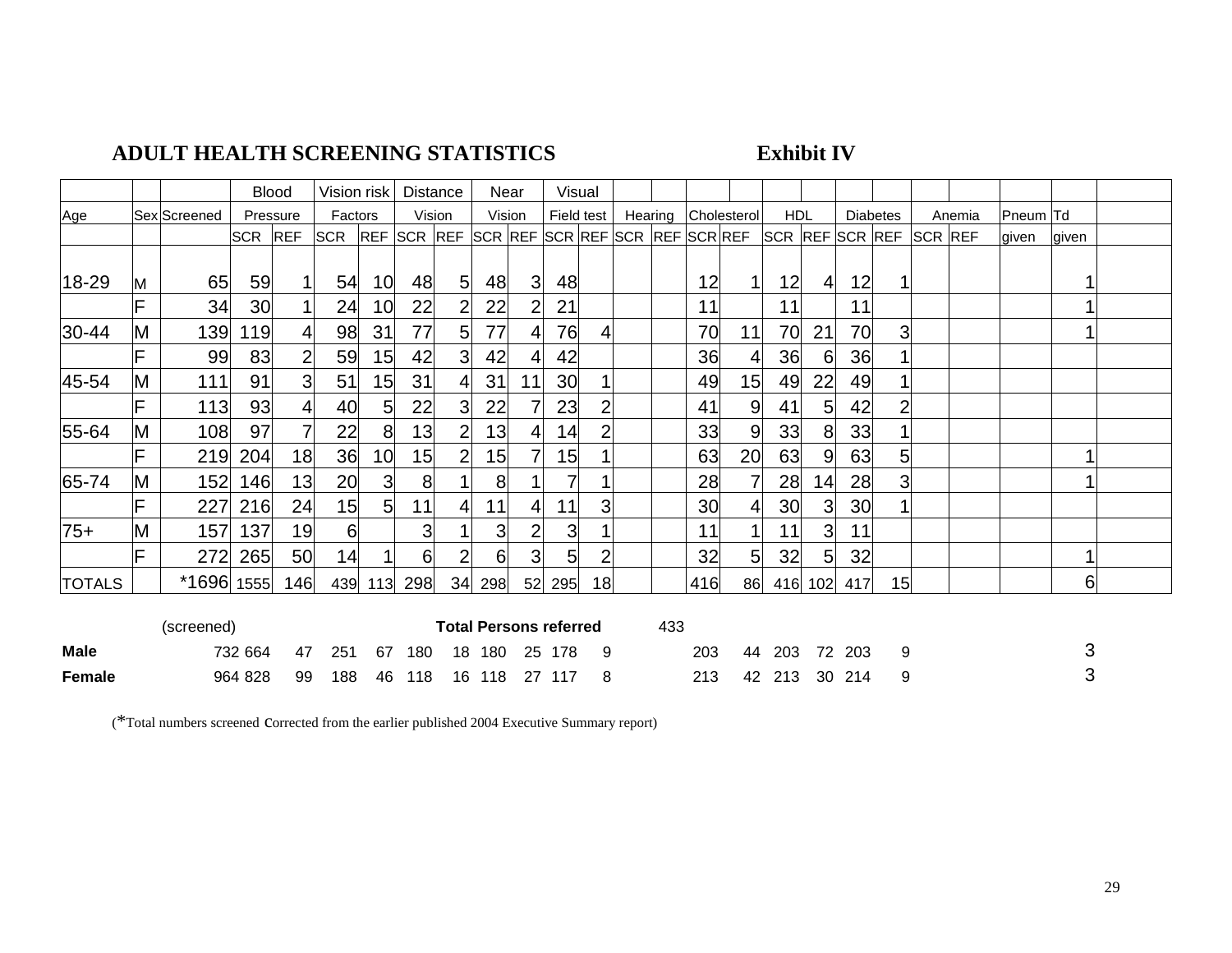# **Exhibit V**  NUM**BER OF HOME CARE CLIENTS BY AGE AND RACE/ETHNICITY**

|                 | <b>RACE/ETHNICITY</b> |
|-----------------|-----------------------|
|                 | <b>White</b>          |
| Under 25 Years  | 1                     |
| $25 - 34$ Years | 2                     |
| $35 - 44$ Years | 1                     |
| $45 - 54$ Years | 4                     |
| $55 - 64$ Years | 5                     |
| $65 - 74$ Years | 8                     |
| $75 - 84$ Years | 23                    |
| $85 - 94$ Years | 20                    |
| $95+$<br>Years  | 1                     |
| <b>TOTAL</b>    | 65                    |

### **NUMBER OF HOME CARE CLIENT VISITS BY DISCIPLINE**

| <b>Discipline</b>       | Number of<br><b>Visits</b> | Number of<br><b>Patients</b> |
|-------------------------|----------------------------|------------------------------|
| <b>Registered Nurse</b> | 575                        |                              |
| Home Health Aide        | 1042                       | 29                           |
| Personal Care Worker    | 1884                       | 26                           |
| TOTAL                   | 3501                       |                              |

# **NUMBER OF HOME CARE CLIENTS BY PRIMARY PAY SOURCE**

| Primary                | Number of       |
|------------------------|-----------------|
| <b>Pay Source</b>      | <b>Patients</b> |
| Medicaid (Title 19)    | 26              |
| Private Insurance      |                 |
| Other / Fee Adjustment | 22              |
| Private Pay            | 14              |
| TOTAL                  | 65              |